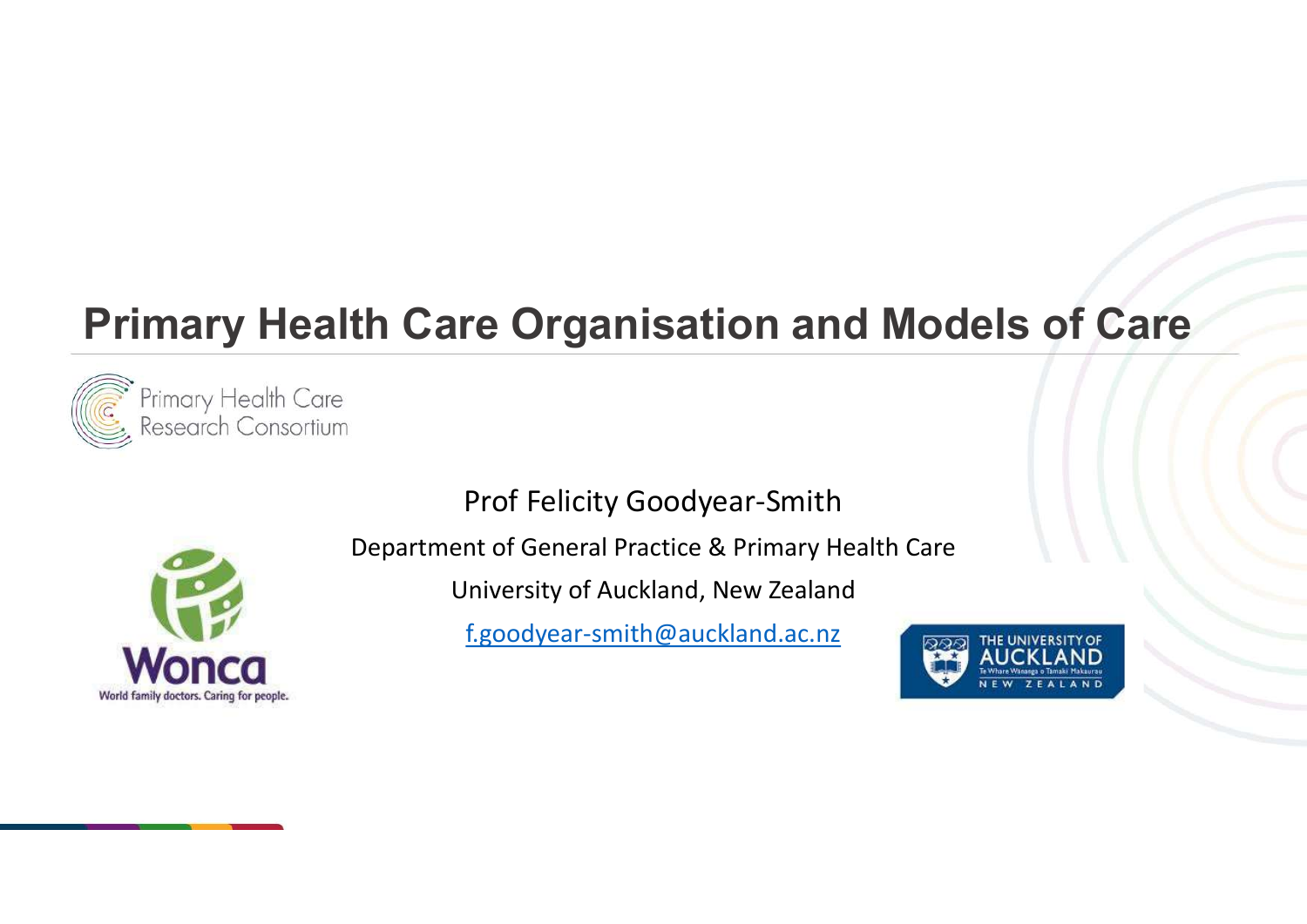### Identification of research gaps to enable better primary **Identification of research gaps to enable better primary<br>health care organisation in low- & middle-income countries<br>• Contract awarded by Ariadne Labs, recipient of Bill & Melinda Gates**

- Contract awarded by Ariadne Labs, recipient of Bill & Melinda Gates Foundation grant
- 'Rough & ready' approach given very short timeframe: grant awarded 20 Dec 2017; project start 8 Jan 2018; final report due 31 May **Example 10:**<br> **Identification of research gaps to enable better primary**<br> **Identificate organisation in low- & middle-income countri**<br> **Contract awarded by Ariadne Labs, recipient of Bill & Melinda Gates<br>
Foundation grant CONTROLLER SERVIDE THE MANGE CONTROLLER SERVIDE SERVIDE SCALE SERVIDE SCALE SERVIDE SCALE SURVEY SURVEY SURVEY SCALE SURVEY APPORATION SCALE STATE of What are of what are foundation grant<br>
Produce 31 May<br>
Named objectives** • Contract awarded by Ariadne Labs, recipient of Bill & Melinda Gates<br>
Foundation grant<br>
• `Rough & ready' approach given very short timeframe:<br>
grant awarded 20 Dec 2017; project start 8 Jan 2018; final report<br>
due 31 May

### Named objectives

- organisation internationally, focus on LMIC
- works to improve the gap, & where there are major gaps in evidence
- questions in specific LMICs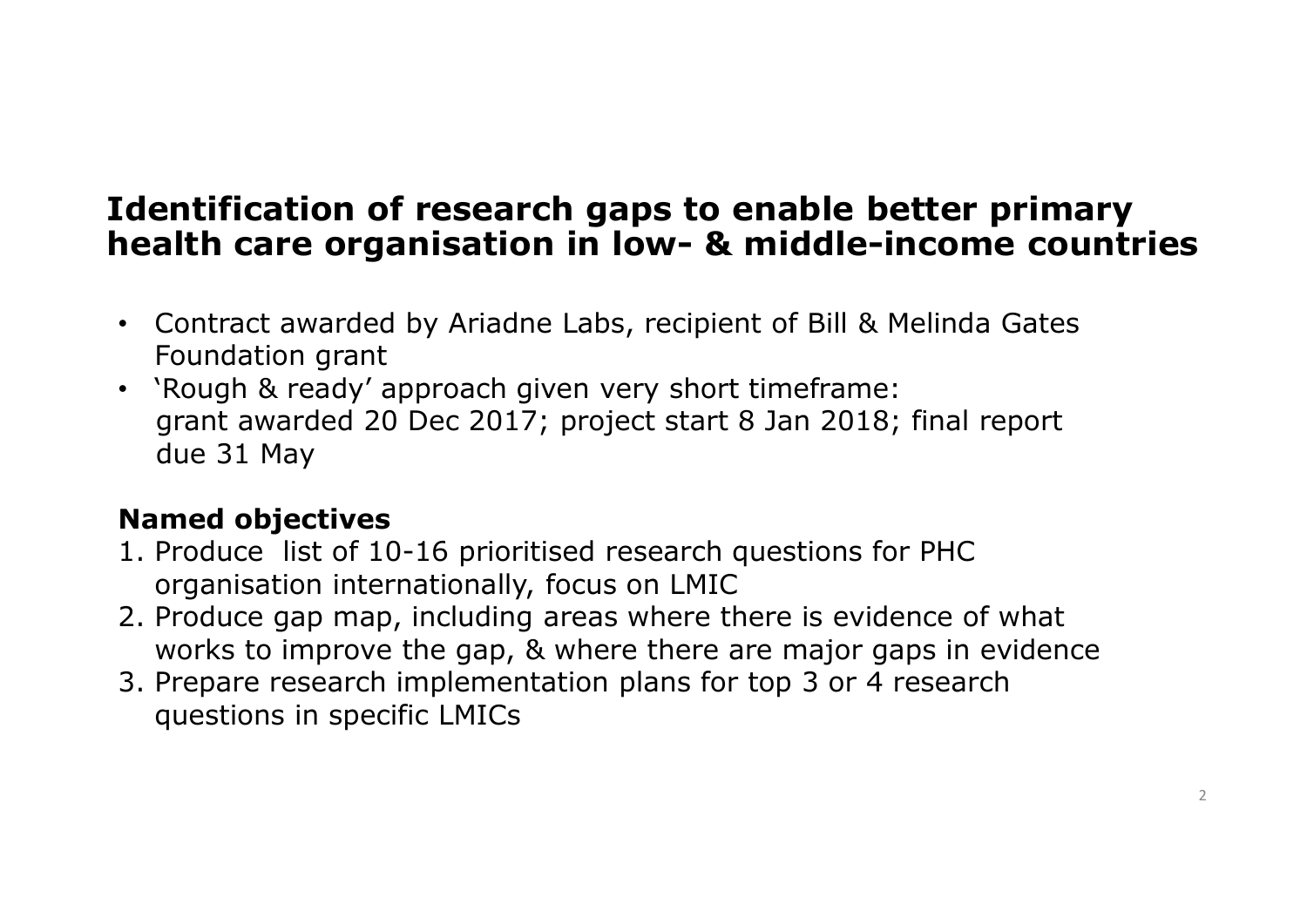### Team led by Felicity Goodyear-Smith on behalf of WONCA

### Co-investigators

Prof Andrew Bazemore, USA (Robert Graham Center)

Ms Megan Coffman, USA

Prof Amanda Howe, UK (was current President WONCA)

Dr Hannah Jackson, USA

Prof Michael Kidd, Canada (past President WONCA)

Prof Robert L Phillips, USA (American Board of Family Medicine)

Assoc Prof Katherine Rouleau, Canada (Besrour Centre)

Prof Chris van Weel, Netherlands (past President WONCA)



### **Advisors**

Dr Henry Lawson, WONCA Regional President, Africa **Smith**<br>
Wonca<br>
Advisors<br>
Dr Henry Lawson, WONCA Regional President, Africa<br>
Prof Kanu Bala, WONCA Regional President, South Asia<br>
Dr Inez Padula, WONCA Regional President, South America Dr Inez Padula, WONCA Regional President, South America **MONCO**<br>
World family doctors. Caring for people.<br>
Dr Henry Lawson, WONCA Regional President, Africa<br>
Prof Kanu Bala, WONCA Regional President, South Asia<br>
Dr Inez Padula, WONCA Regional President, South America<br> **Implemen Advisors**<br>
World family doctors. Caring for people.<br>
Dr Henry Lawson, WONCA Regional President, Africa<br>
Prof Kanu Bala, WONCA Regional President, South Asia<br>
Dr Inez Padula, WONCA Regional President, South America<br> **Imple** Advisors<br>
Dr Henry Lawson, WONCA Regional President, Africa<br>
Prof Kanu Bala, WONCA Regional President, South Asia<br>
Dr Inez Padula, WONCA Regional President, South America<br> **Implementation plans**<br>
Dr Sandro Rodrigues Batist

### Implementation plans

Dr Sandro Rodrigues Batista, Brazil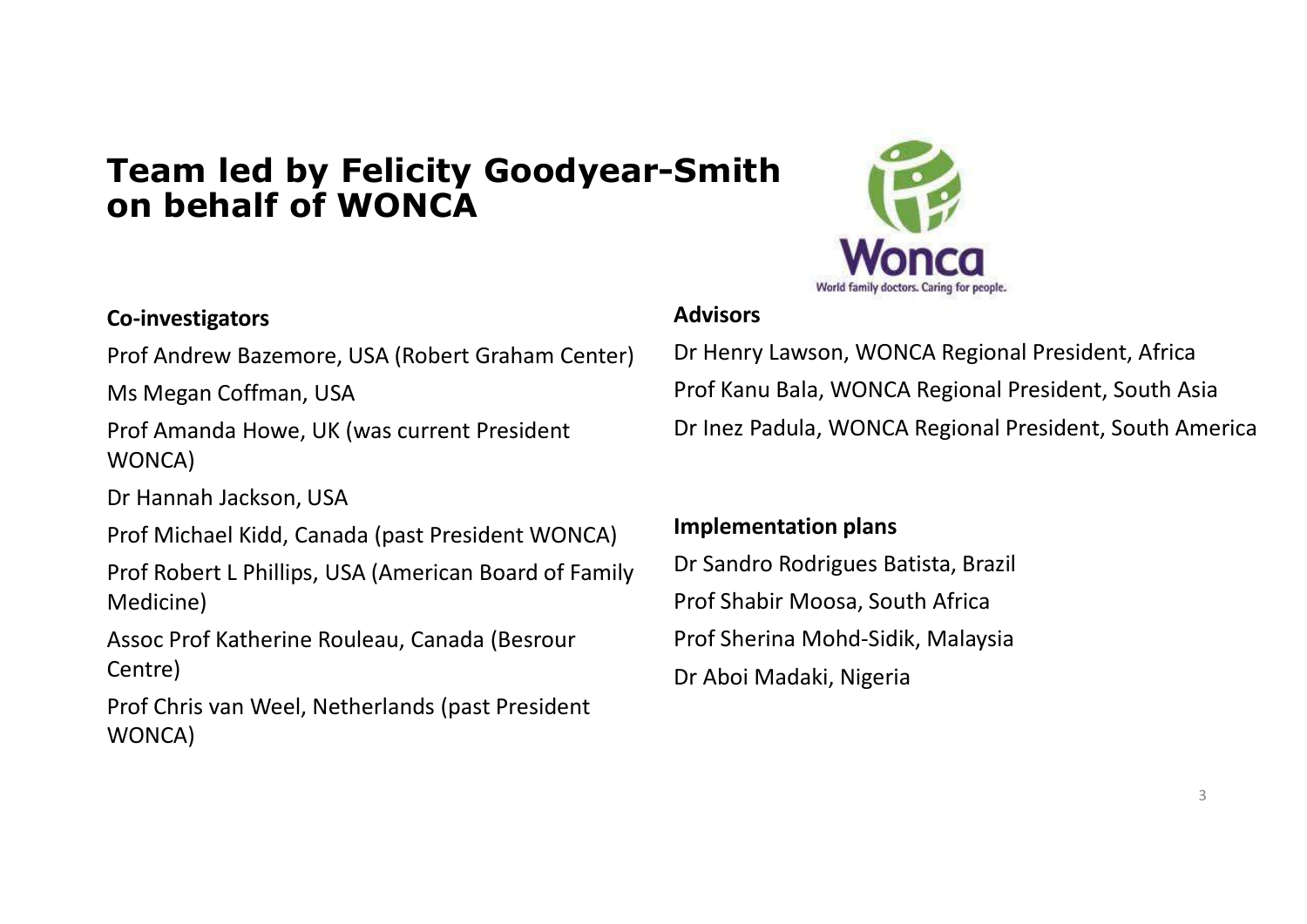### Participants

141 participants from 50 LMIC from all global regions recruited in 1 week.

Diverse range (country, age, gender, experience, role) of PHC practitioners, academics & policy-makers

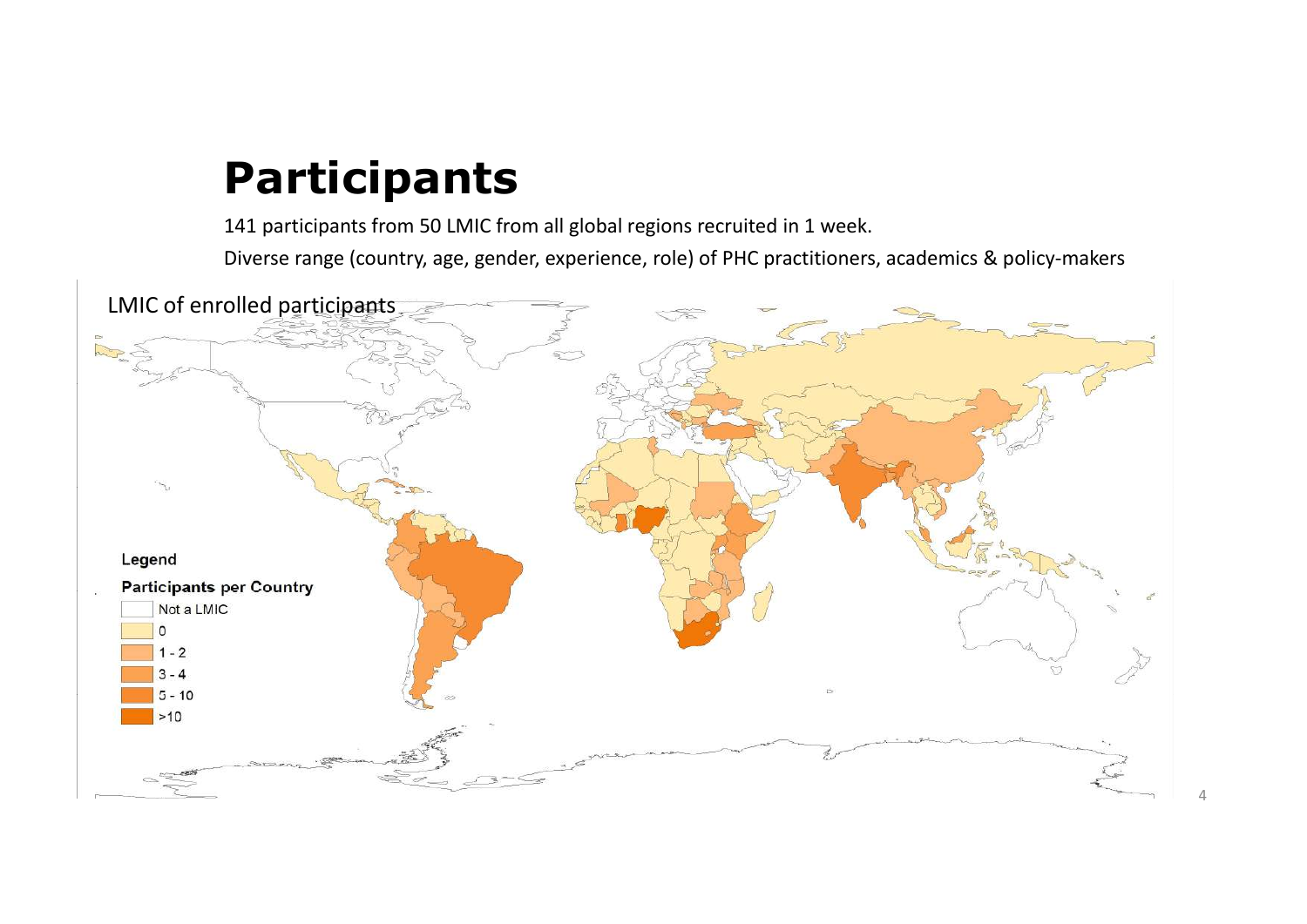### Developing prioritised research questions

3-round expert panel consultation using web-based surveys Panellists: LMIC PHC practitioners, academics & policy-makers recruited from global networks **Developing prioritised research questions**<br>
3-round expert panel consultation using web-based surveys<br> **Panellists:** LMIC PHC practitioners, academics & policy-makers<br>
recruited from global networks<br> **1st round (Pre-Delph** 

address knowledge gaps about PHC organisation

744 responses independently coded by 2 researchers, collapsed & synthesised to list of 36 questions

2<sup>nd</sup> round (Delphi Round 1) Panellists rated importance of each question (4-point Likert scale)

3<sup>rd</sup> round (Delphi Round 2) Panellists ranked 16 questions into order of importance (drag & drop)

Top 4 four prioritised questions identified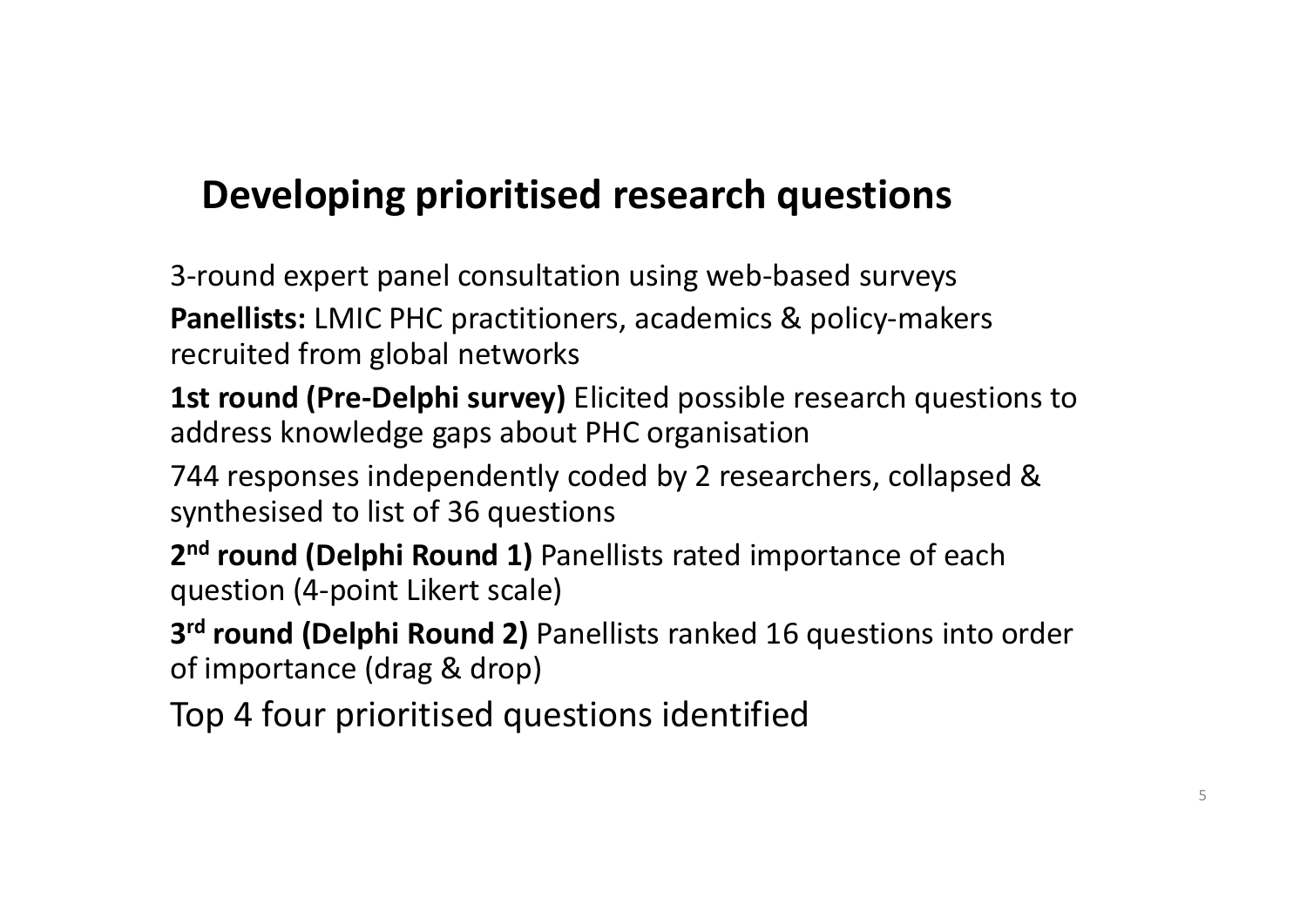# **Inter-rater reliability of coding**<br>Independent coding of 1st 25 survey responses

Independent coding of 1st 25 survey responses showed high degree of consistency with Cicchetti- Allison kappa co-efficient weight

ê=0·879 (95% CI 0.7345–1.000) p<0.0001 (almost perfect agreement)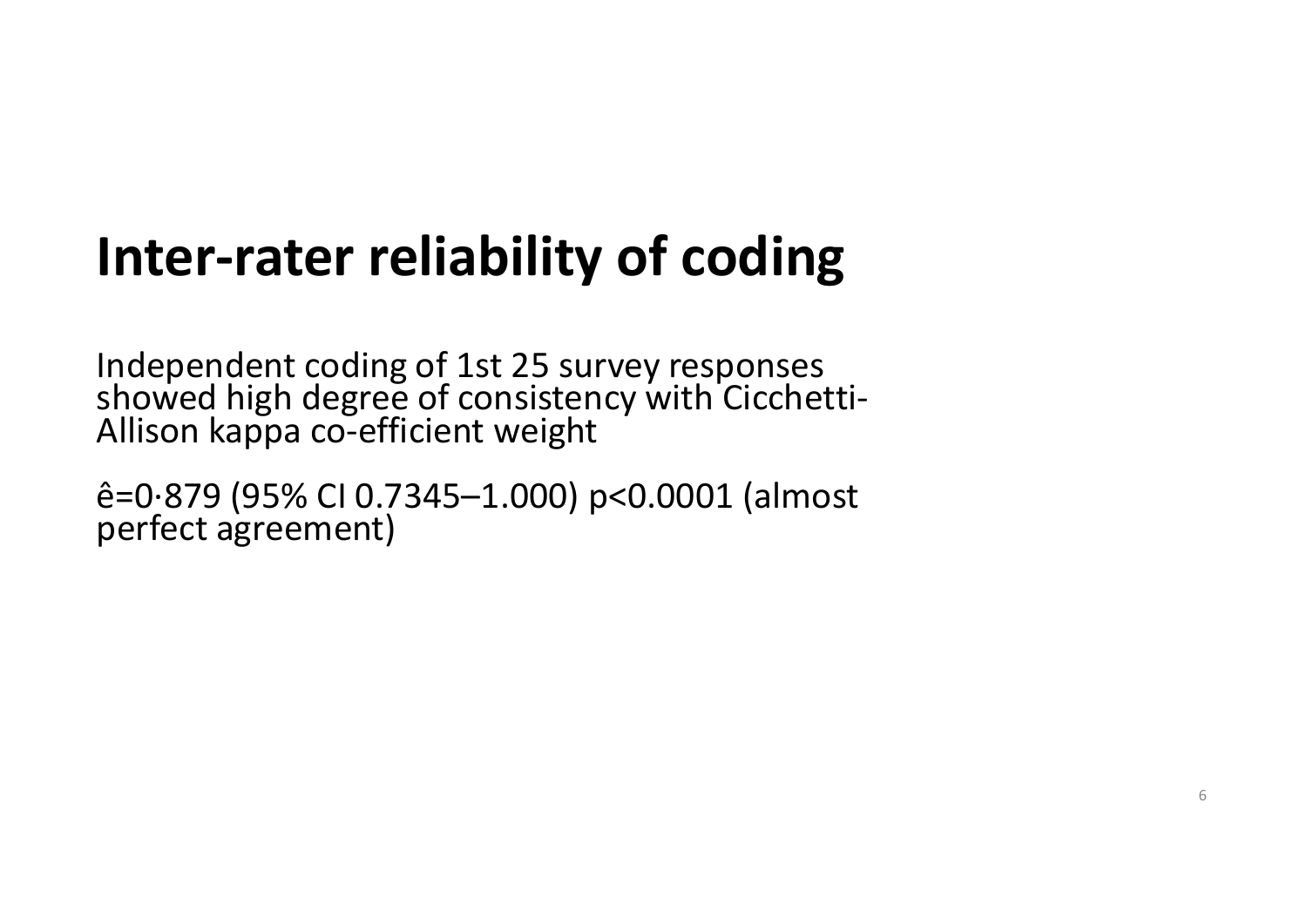### Final top 4 research questions

- Final top 4 research questions<br>1. What are factors to consider & negotiate for successful<br>referral from primary to secondary care & back?<br>2. How should care be horizontally integrated & referral from primary to secondary care & back?
- **Final top 4 research questions<br>
2. What are factors to consider & negotiate for success<br>
1. What are factors to consider & negotiate for success<br>
1. How should care be horizontally integrated &<br>
2. How should care be hori** coordinated among the multidisciplinary PHC team?
- **5. Final top 4 research questions**<br>
1. What are factors to consider & negotiate for successful<br>
referral from primary to secondary care & back?<br>
2. How should care be horizontally integrated &<br>
coordinated among the multi collaboratively to improve and integrate PHC coverage and prevent segmentation of the services? 1. What are factors to consider & negotiate for successful<br>referral from primary to secondary care & back?<br>2. How should care be horizontally integrated &<br>coordinated among the multidisciplinary PHC team?<br>3. How can the pu
- workforce & successful team functioning?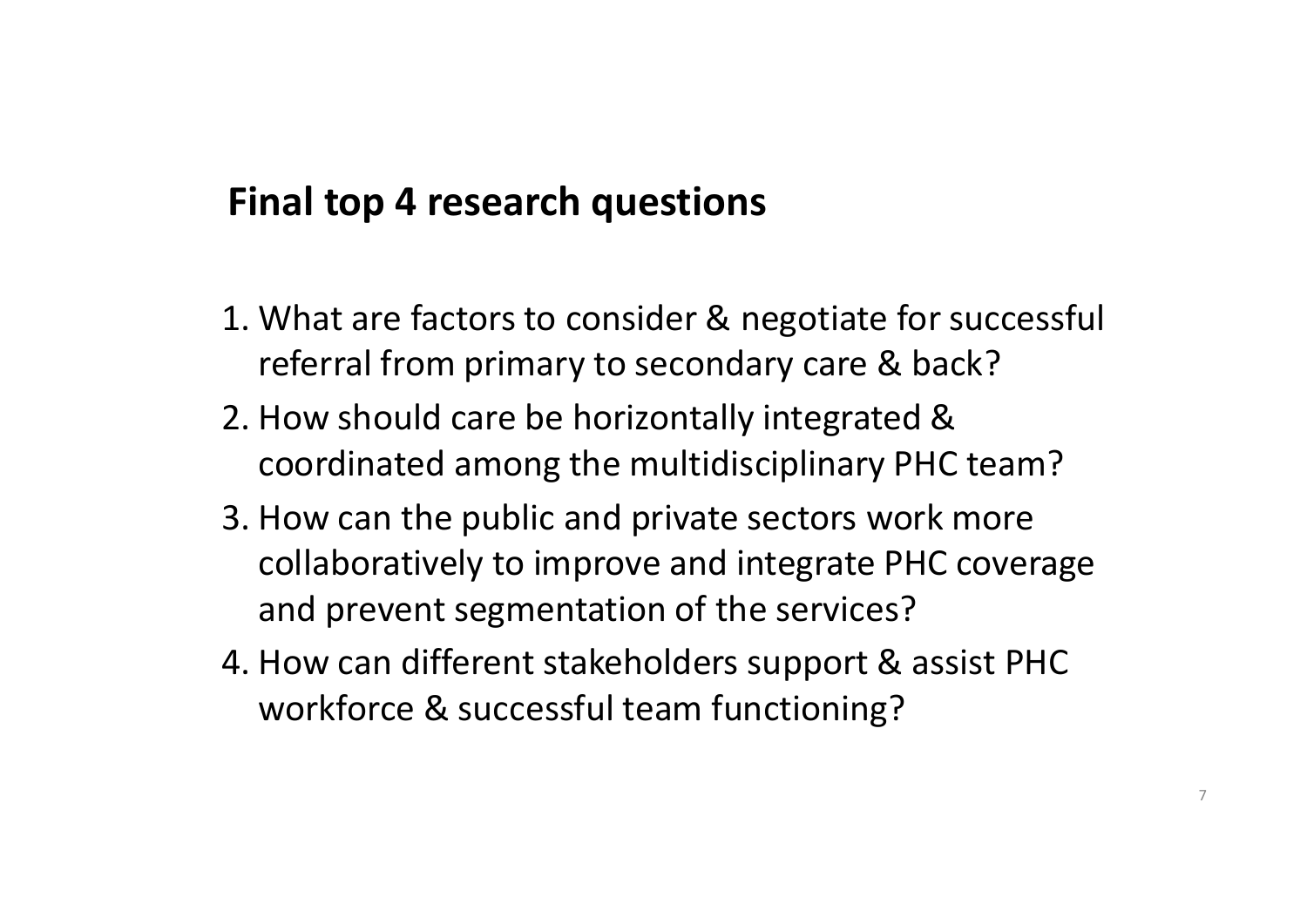### Literature reviews

Test whether already LMIC literature base for 36 research questions generated by panel

Took place in parallel with rounds 2 & 3

2-dimensional coding matrices constructed based on PHCPI conceptual framework & dimensions of PHC organisation identified through coding questions generated in Round 1

Literature searches conducted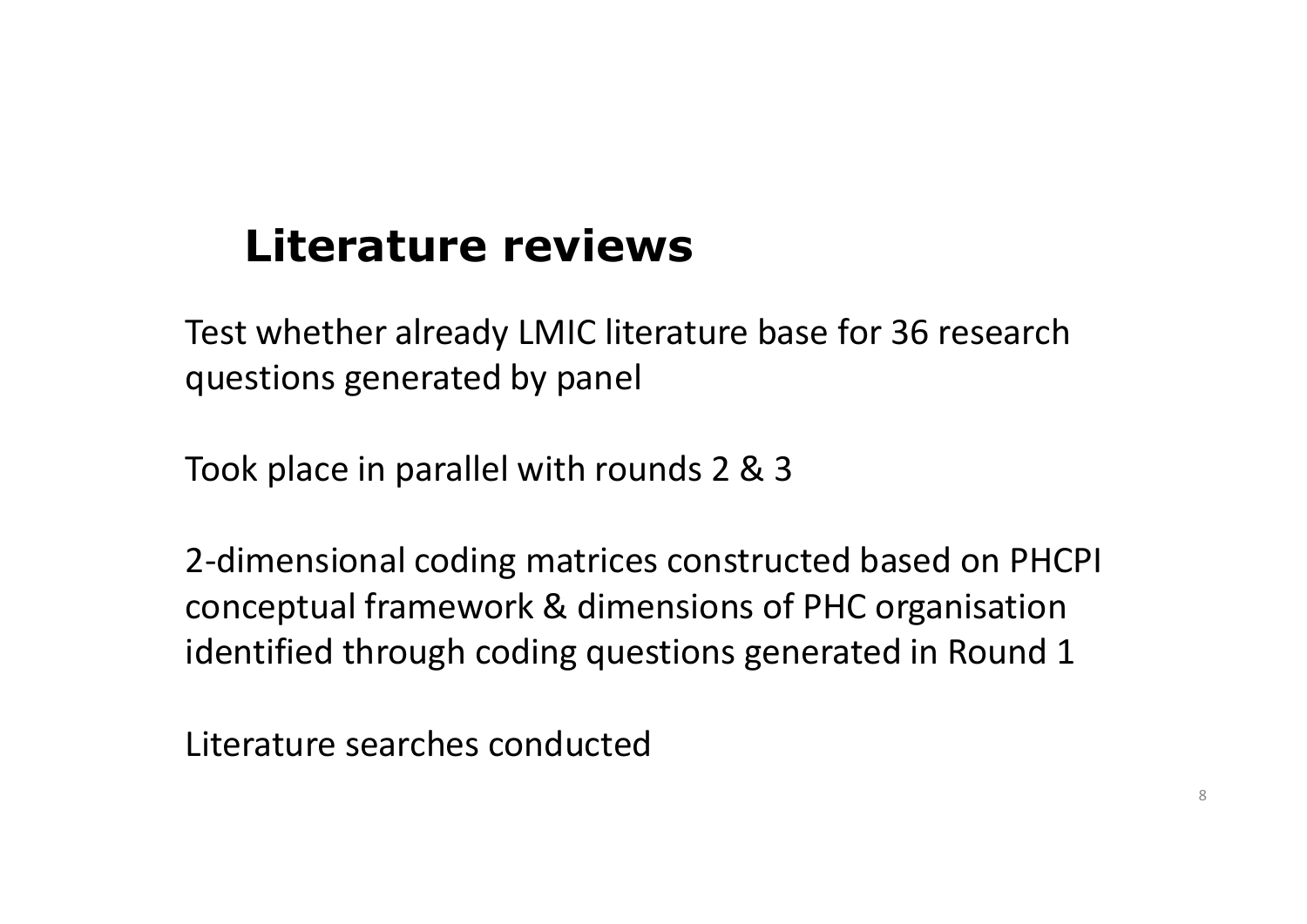### Searches consisted of string of terms for PHC & LMIC since 2003 (last 15 years)

Final Car Point Car (1981) (We consider the Use of Krassing word in the Car Car (1981) (We consider the Use of Car (1981) (We consider the Use of Car (1981) (We consider the USE) (We consider the USE) (We consider the USE

### words [tiab] relating to specific domain or sub-domain from coding matrix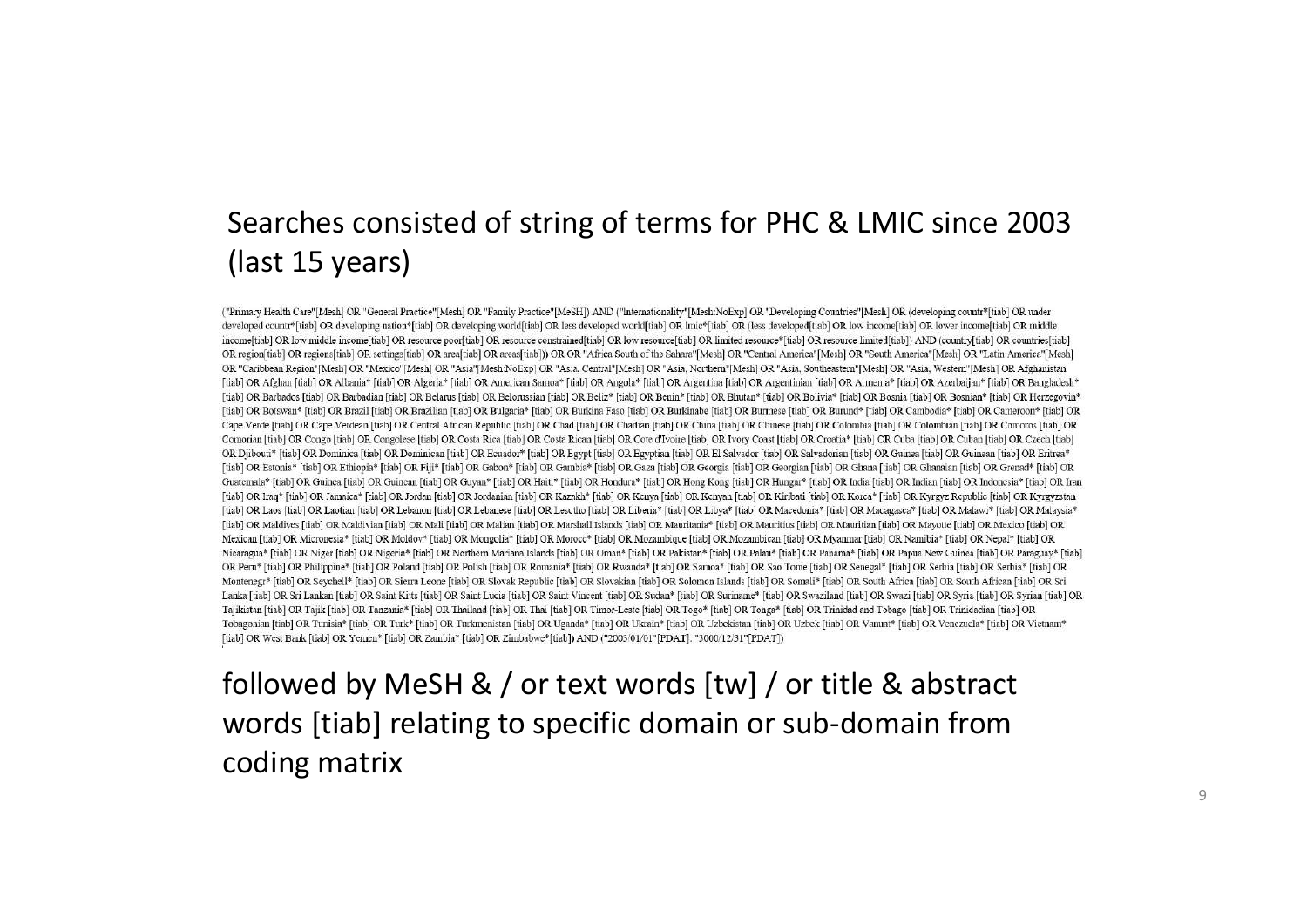### Search processes

Inclusion criteria PHC studies conducted in LMIC in last 15 years **Search processes**<br>Inclusion criteria PHC studies conducted in LMIC in last 15 years<br>iwith MeSH or key terms pertaining to the questions of interest<br>Excluded Commentaries, non-English, grey literature were<br>excluded

Excluded Commentaries, non-English, grey literature were excluded

Search conducted in PubMed through Eppi-Reviewer 4 literature management software with shared review

Using matrix, selected articles relevant to each question coded for both axes, & for filters (study global region, LMIC country) to be added to map

Selection of searches conducted by 2 researchers independently to avoid researcher bias & check for coding consistency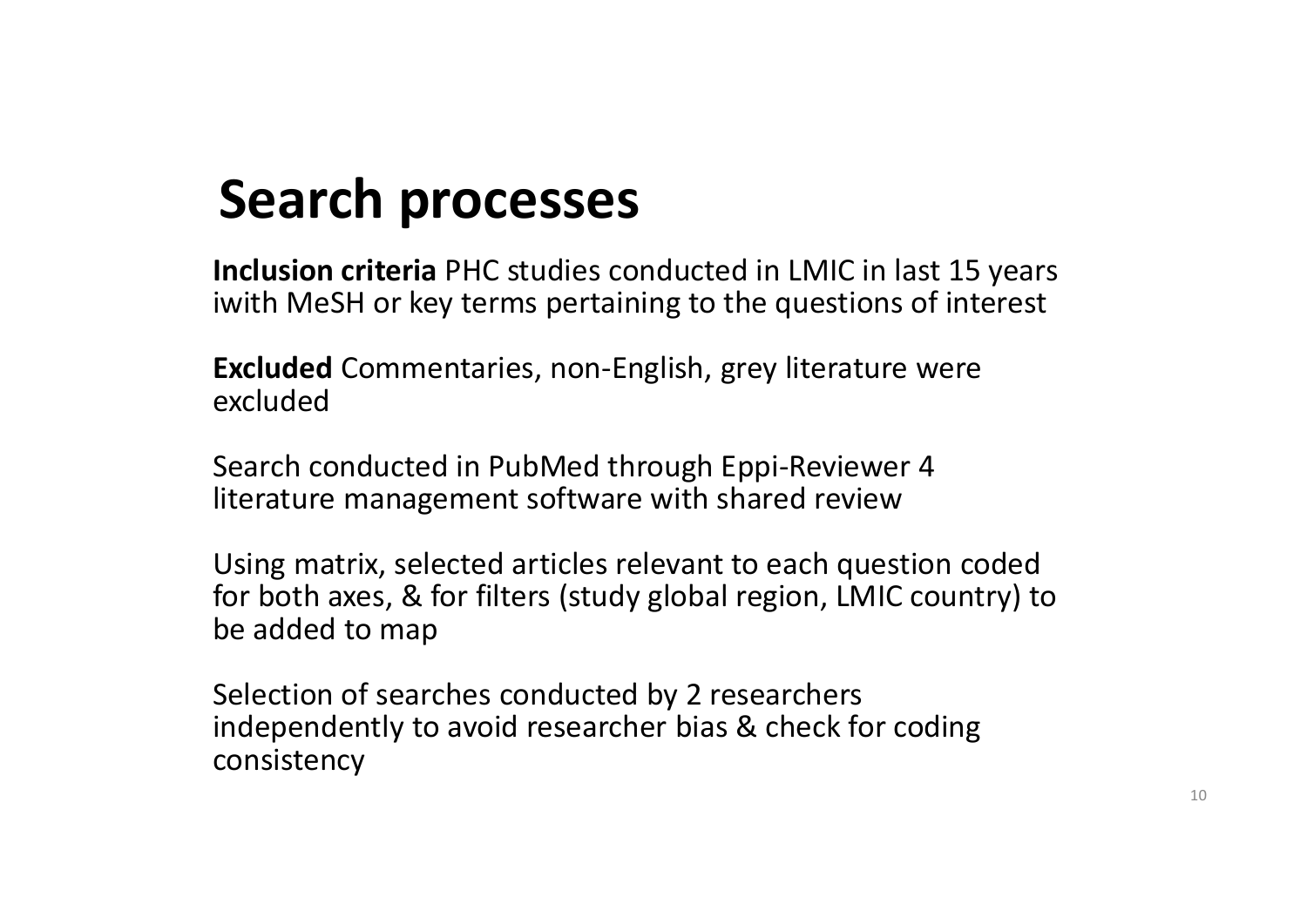### Coding matrix

|                               |                                                             | <b>PHC</b> service delivery        |                   |                          |                     | <b>System outcomes</b>     |               |                   |                      |
|-------------------------------|-------------------------------------------------------------|------------------------------------|-------------------|--------------------------|---------------------|----------------------------|---------------|-------------------|----------------------|
|                               |                                                             | <b>Accessibility</b><br>/ coverage | <b>Continuity</b> | <b>Comprehensiveness</b> | <b>Coordination</b> | Person-<br>centred<br>care | <b>Equity</b> | <b>Efficiency</b> | <b>Effectiveness</b> |
| Workforce                     | Training                                                    |                                    |                   |                          |                     |                            |               |                   |                      |
|                               | <b>Recruitment &amp; retention</b>                          |                                    |                   |                          |                     |                            |               |                   |                      |
|                               | <b>Distribution</b>                                         |                                    |                   |                          |                     |                            |               |                   |                      |
|                               | <b>Staff well-being (eg)</b><br>remuneration, satisfaction) |                                    |                   |                          |                     |                            |               |                   |                      |
|                               | <b>Mentoring / supervision</b>                              |                                    |                   |                          |                     |                            |               |                   |                      |
| Team                          | <b>Composition</b>                                          |                                    |                   |                          |                     |                            |               |                   |                      |
|                               | <b>Competencies / task shifting</b>                         |                                    |                   |                          |                     |                            |               |                   |                      |
|                               | <b>Organisation</b>                                         |                                    |                   |                          |                     |                            |               |                   |                      |
|                               | Leadership                                                  |                                    |                   |                          |                     |                            |               |                   |                      |
| <b>Scope of</b>               | <b>Health promotion</b>                                     |                                    |                   |                          |                     |                            |               |                   |                      |
| practice                      | <b>Public health</b>                                        |                                    |                   |                          |                     |                            |               |                   |                      |
|                               | <b>Prevention / screening</b>                               |                                    |                   |                          |                     |                            |               |                   |                      |
|                               | <b>Services for specific</b><br>conditions                  |                                    |                   |                          |                     |                            |               |                   |                      |
|                               | <b>Government funded services</b>                           |                                    |                   |                          |                     |                            |               |                   |                      |
|                               | In different settings eg urban<br>vs rural                  |                                    |                   |                          |                     |                            |               |                   |                      |
| <b>Service</b><br>integration | With secondary care,<br>transitions care, referrals         |                                    |                   |                          |                     |                            |               |                   |                      |
|                               | With social services,<br>community outreach                 |                                    |                   |                          |                     |                            |               |                   |                      |
|                               | Public private relationship /<br>partnership                |                                    |                   |                          |                     |                            |               |                   |                      |
|                               | <b>Between different health</b><br>professionals            |                                    |                   |                          |                     |                            |               |                   |                      |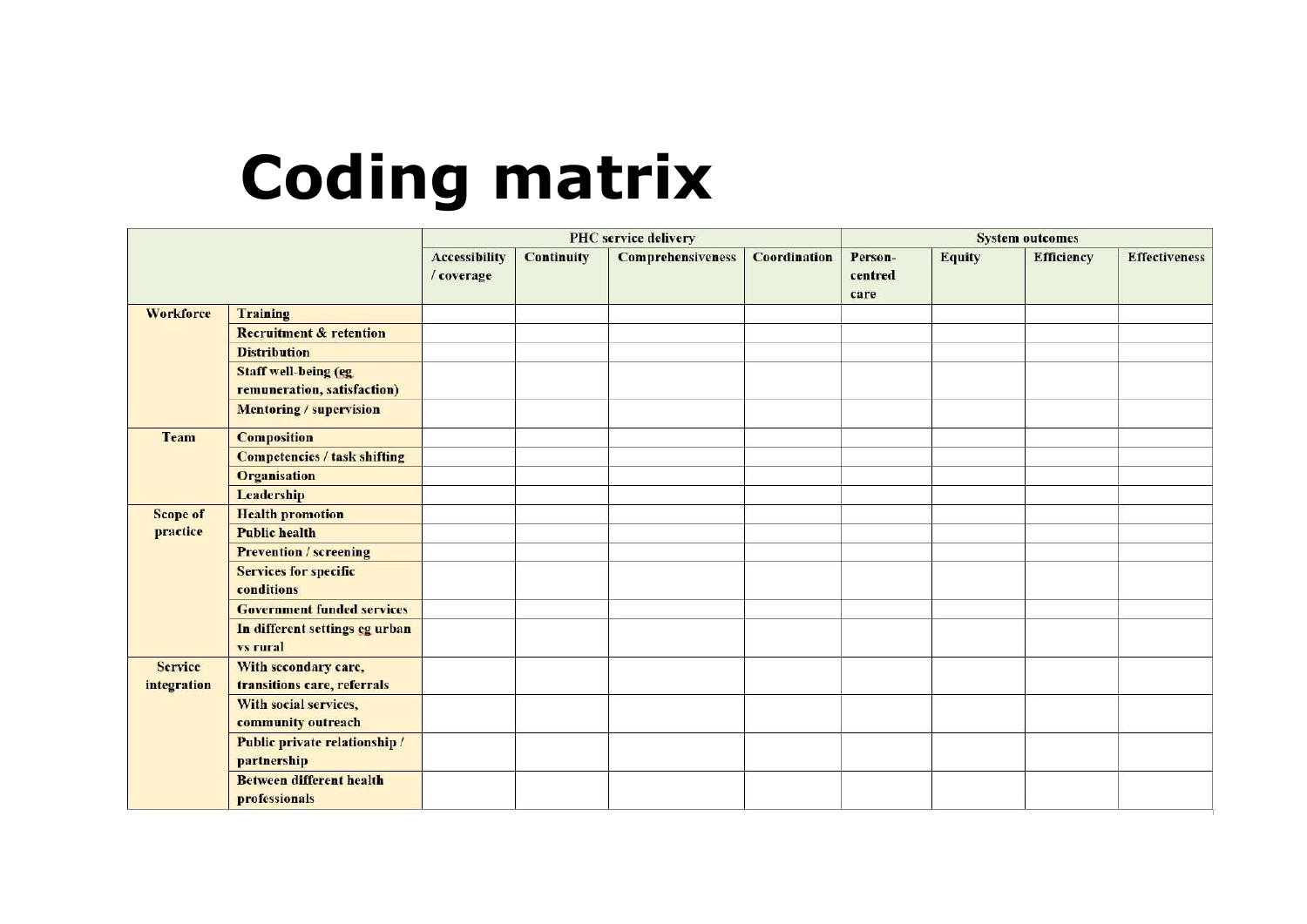### Flow chart of PHC organisation literature review

![](_page_11_Figure_1.jpeg)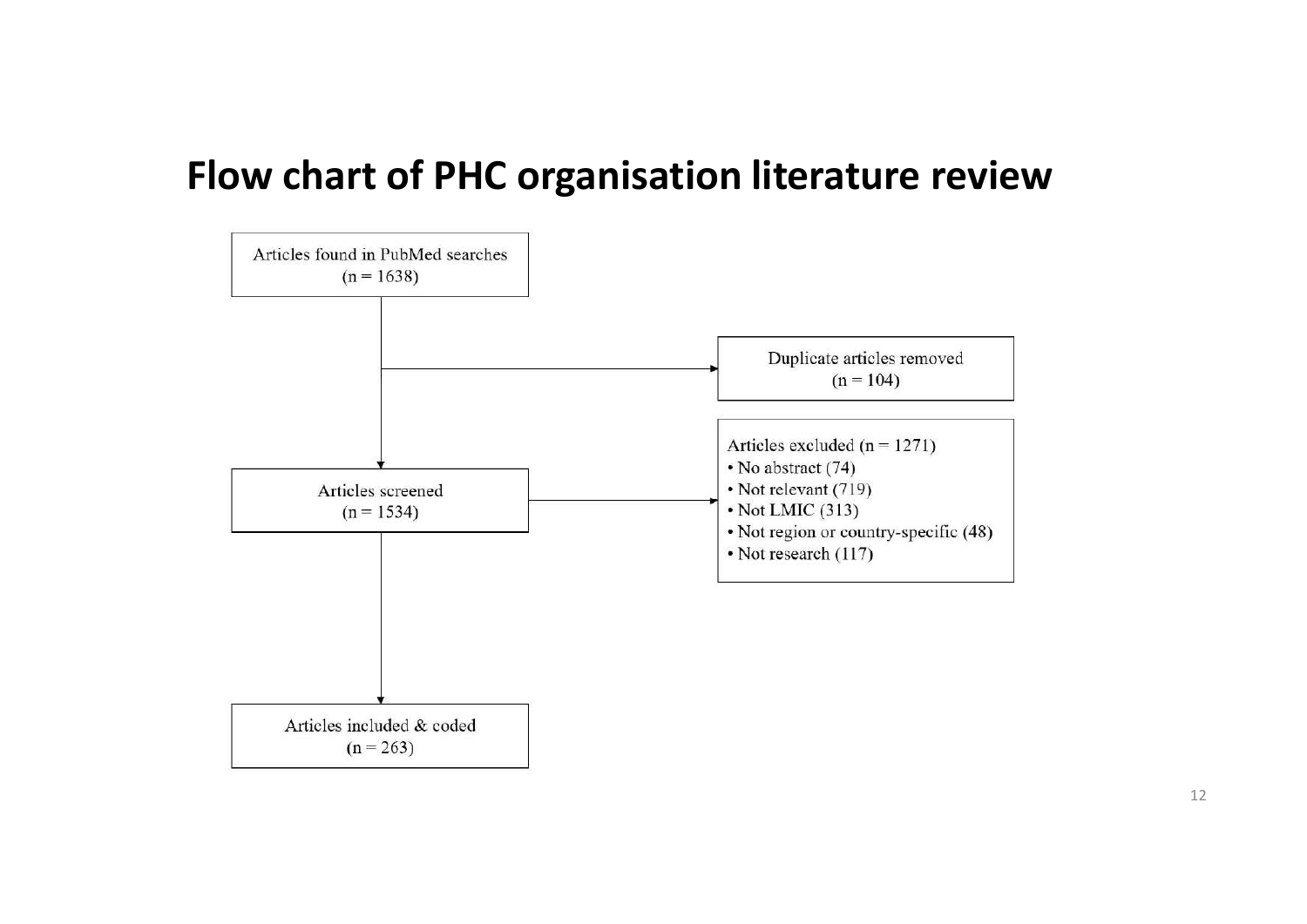### 263 studies per LMIC

![](_page_12_Figure_1.jpeg)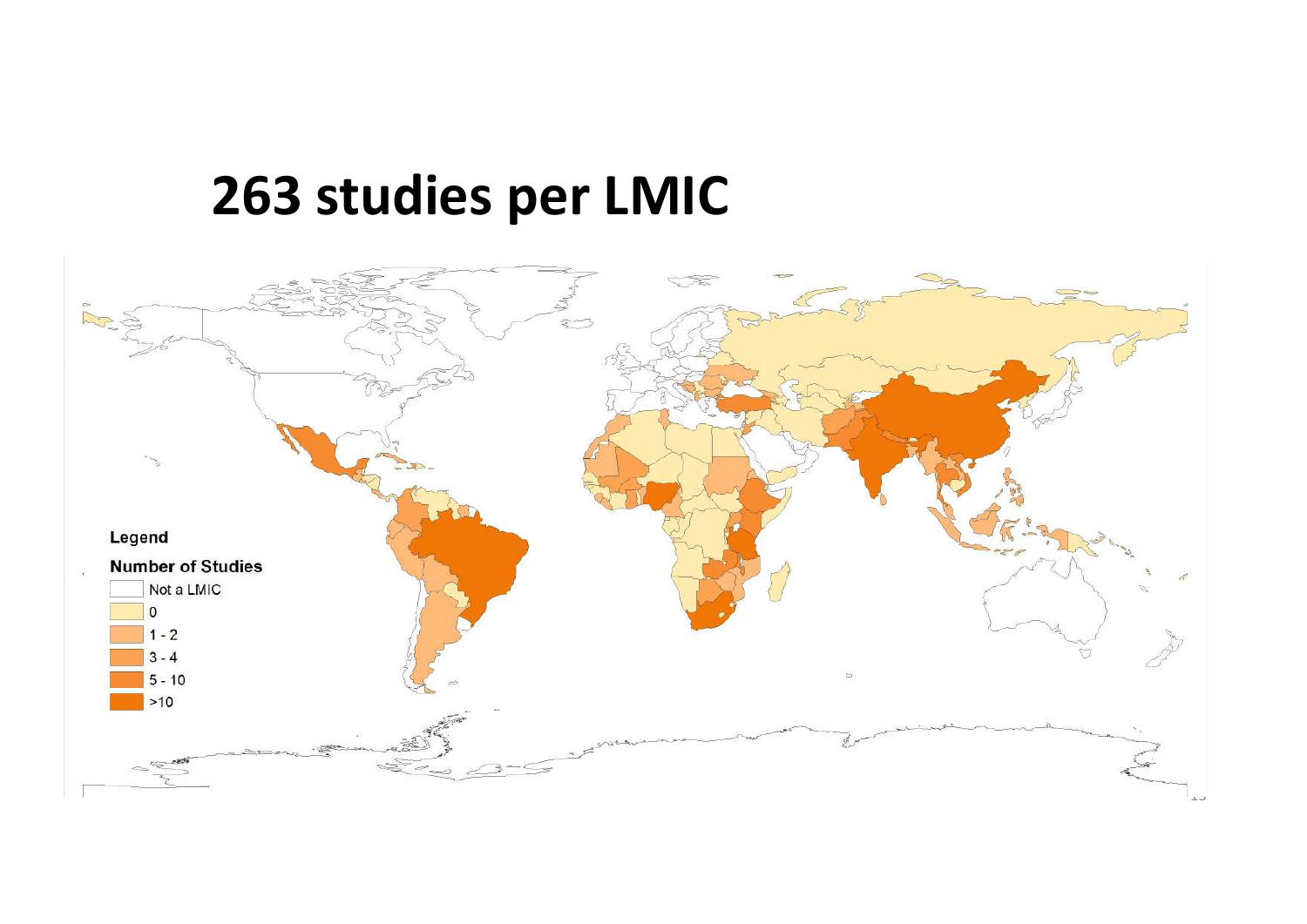### Gap map

Interactive web-based map presents heat & bubble maps with filters for LMIC & global regions Studies viewed by clicking on bubble in cell

![](_page_13_Figure_2.jpeg)

https://www.graham-center.org/gapmap/moc.html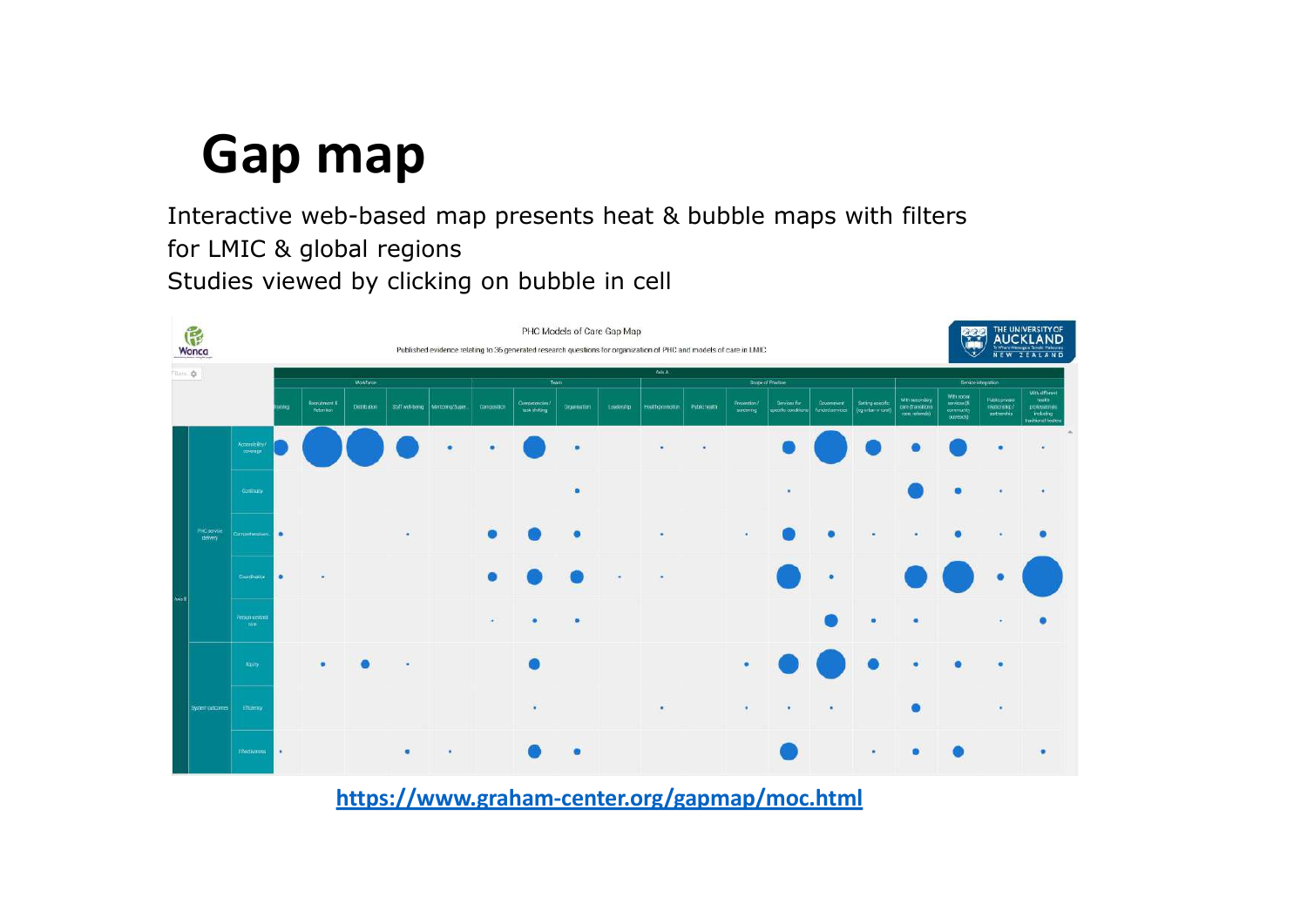### Example: Click here brings up reference list & scroll down for details of each

![](_page_14_Figure_1.jpeg)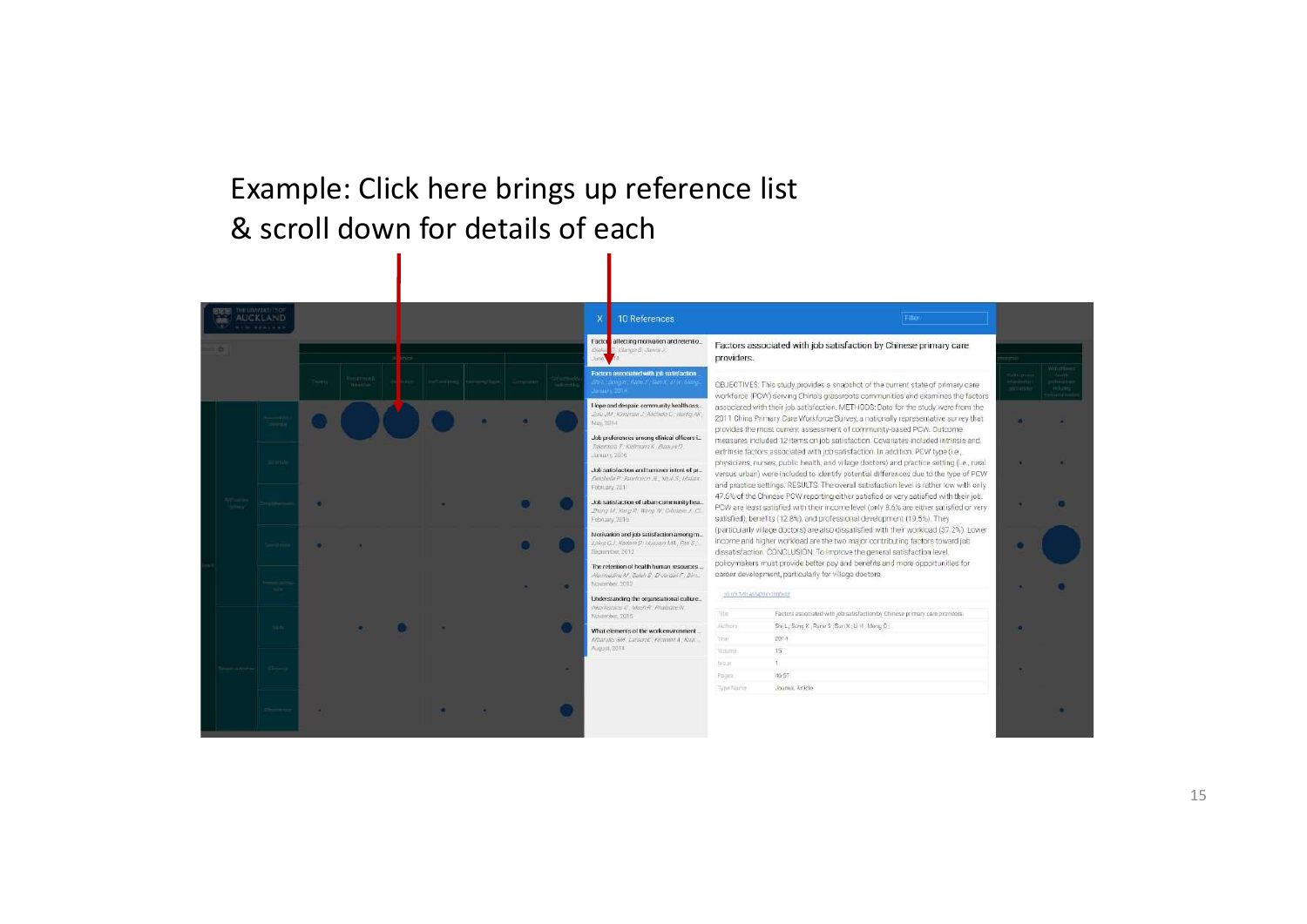### Developing implementation plans

- **Developing implementation plans**<br>• Top 4 questions circulated to panellists particular interest in<br>one, & if so, what methods might they use, knowledge of<br>relevant datasets or innovative programmes in their country or<br>r one, & if so, what methods might they use, knowledge of relevant datasets or innovative programmes in their country or region that might be evaluated or scaled up?
- 45 responses within few days
- Research questions allocated on judgement of applying team to be able to deliver based on previous work, plus spreading work throughout different countries & global regions
- Provided template to produce 3-5 page outline research implementation plan to include specific aims, study design, targeted geographic regions, potential research team & partners, overview work plan, & estimated total budget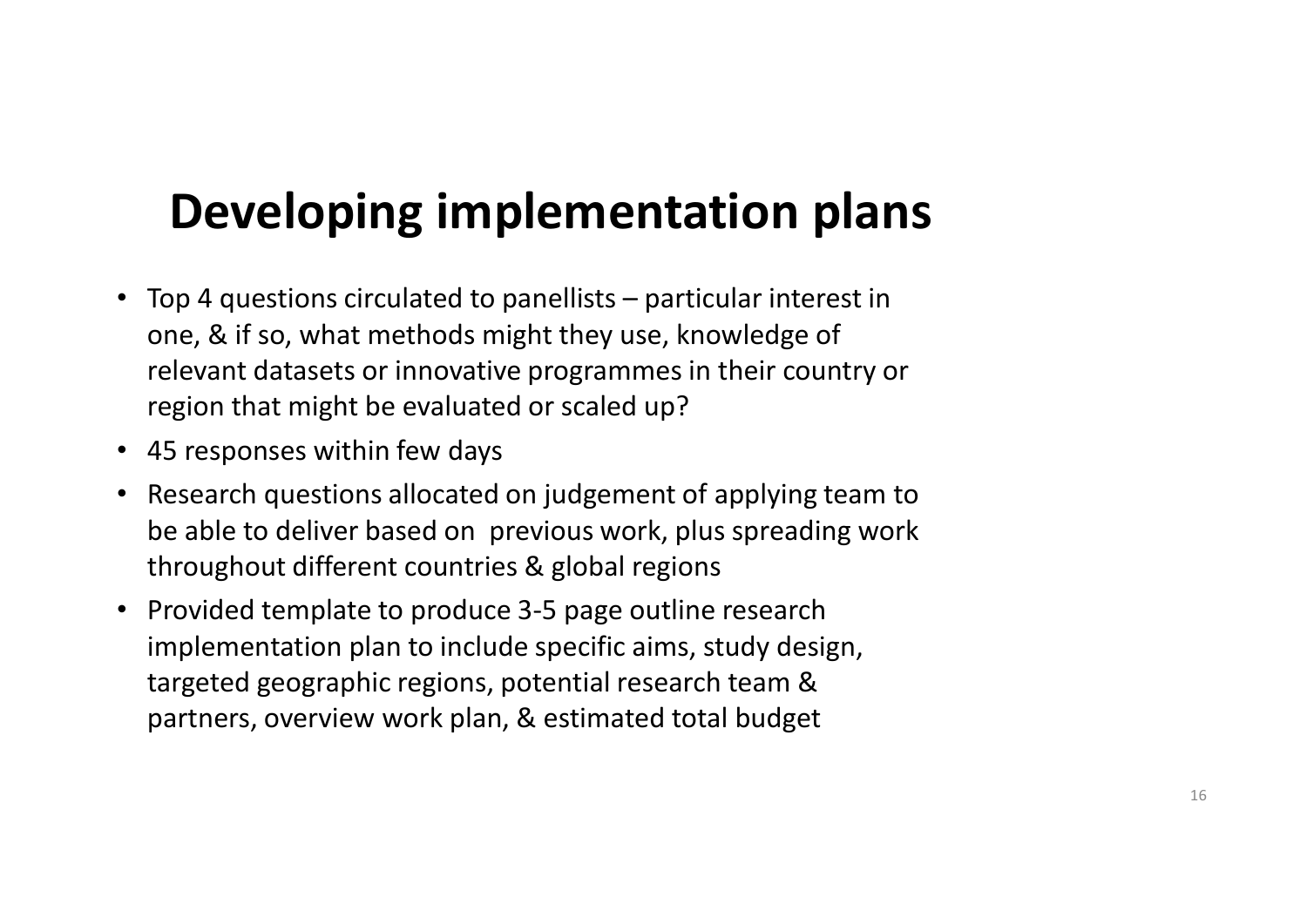### 4 priority questions for specific LMICs

| 4 priority questions for specific LMICs                                                                                                                                                                                           |                           |  |  |  |  |
|-----------------------------------------------------------------------------------------------------------------------------------------------------------------------------------------------------------------------------------|---------------------------|--|--|--|--|
| <b>Question</b>                                                                                                                                                                                                                   | <b>Lead</b><br>researcher |  |  |  |  |
| What are the factors to be considered & negotiated for<br>successful referral from primary to secondary care & back<br>in Brazil?                                                                                                 | Sandro<br>Rodrigues       |  |  |  |  |
| How should care be horizontally integrated & coordinated<br>among multidisciplinary PHC team in South Africa?                                                                                                                     | <b>Shabir Moosa</b>       |  |  |  |  |
| How can public & private sectors work more collaboratively Sherina Mohd-<br>to improve & integrate PHC coverage and prevent<br>segmentation of services in Malaysia?                                                              | Sidik                     |  |  |  |  |
| How can different stakeholders (eg policymakers, health<br>system managers, health workforce organisations,<br>academic institutions and communities) support & assist<br>PHC workforce & successful team functioning in Nigeria? | Aboi Madaki               |  |  |  |  |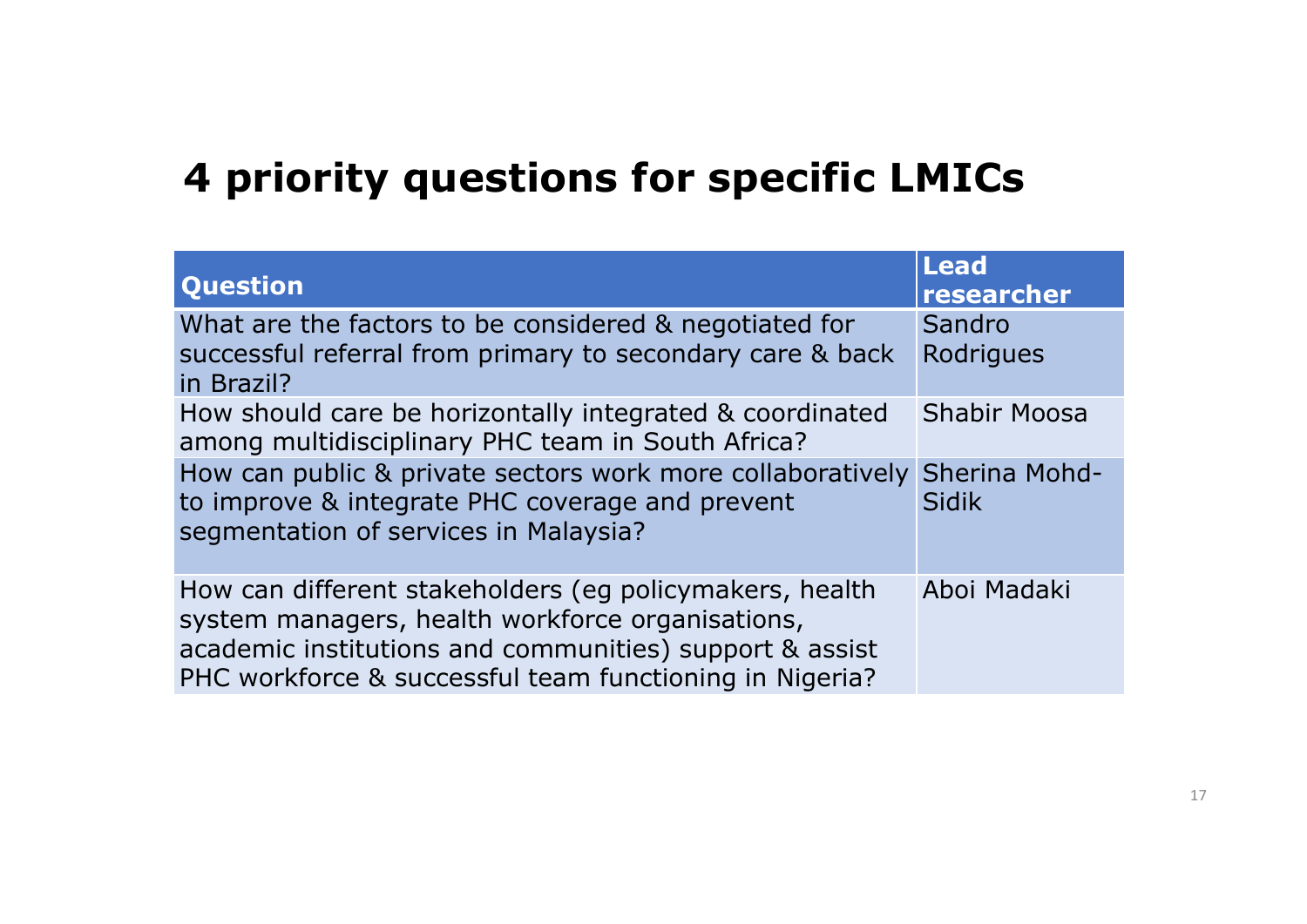### Writing & revising plans

- Research teams provided with mentor from HIC (member of project research team or other) to provide support & feedback
- Draft plans used at workshop run by members of research team at WONCA Europe conference in Krakow, Poland in late May 2018
- During workshop, small groups of participants critiqued plans & Writing & revising plans<br>Research teams provided with mentor from HIC (member of<br>project research team or other) to provide support & feedback<br>Draft plans used at workshop run by members of research team<br>at WONCA Europe co hand?
- Critiques sent back to those preparing plans to help refine them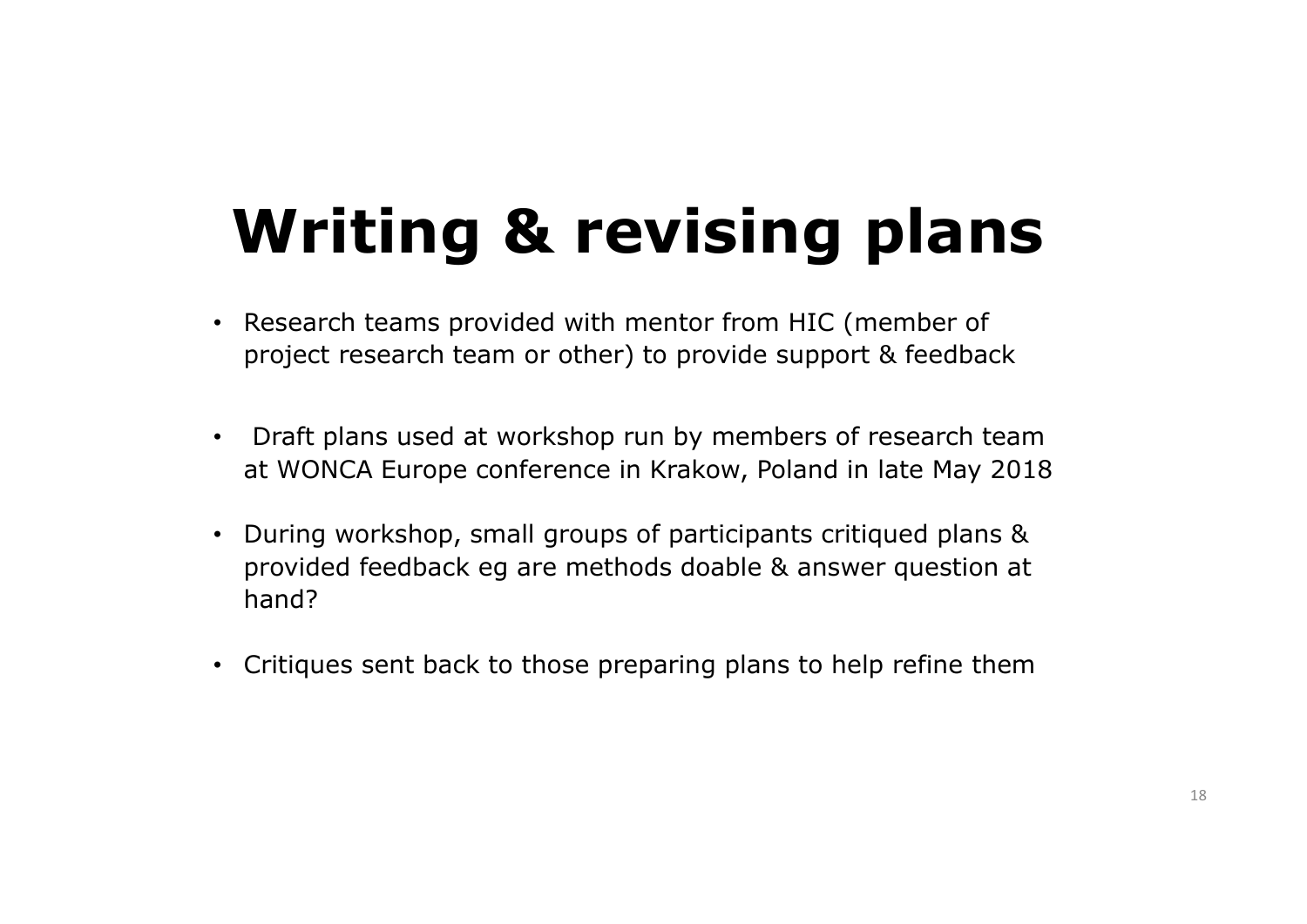### Discussion

- Voice of health care providers & academics enables traction at community level
- Bottom-up approach counters frequent top-down decisions by policy-makers lacking in stakeholder engagement & not translated into effective change
- Large number of research questions generated suggests significant sense that evidence is lacking
- Literature review did not indicate existing evidence for priority questions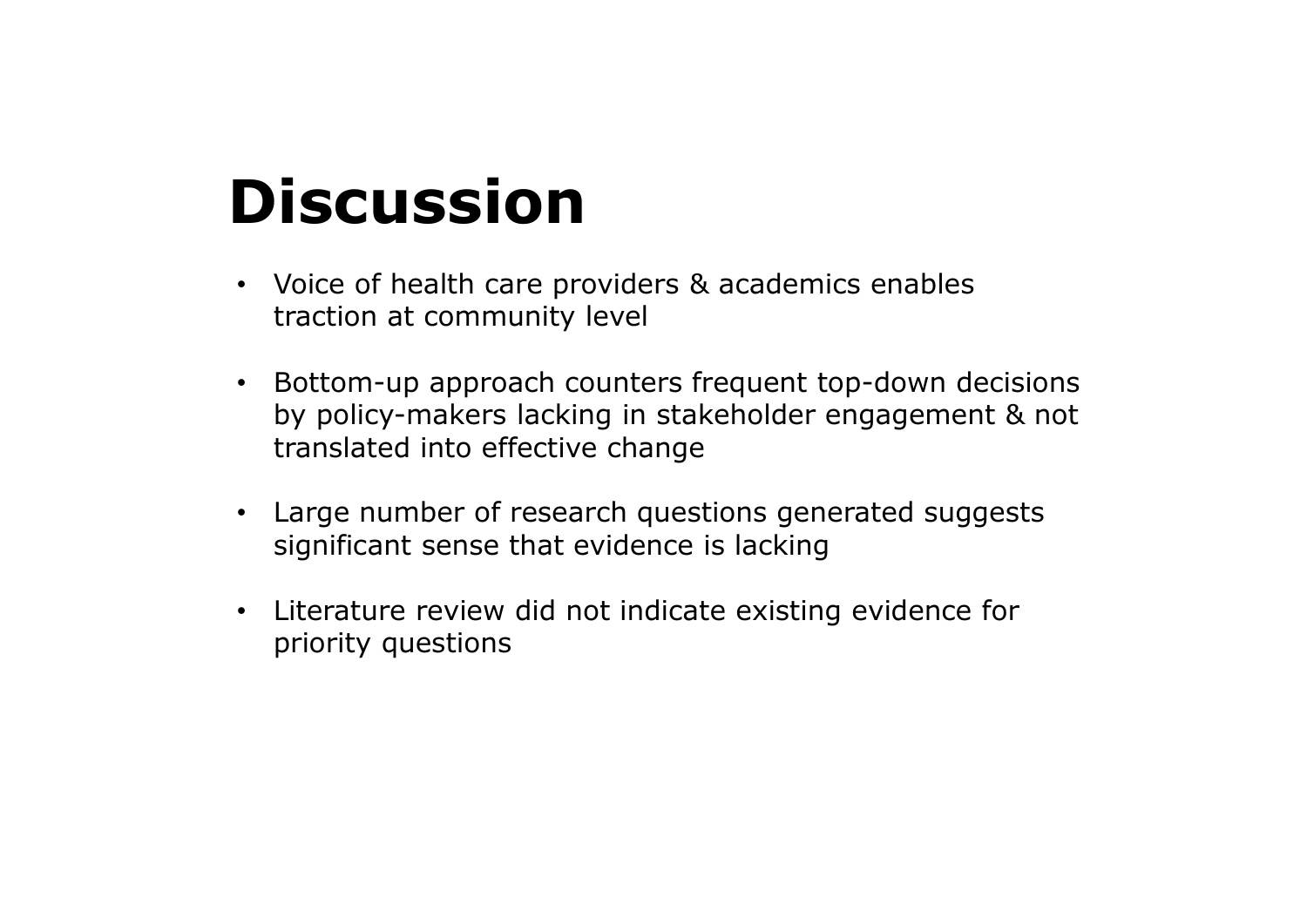### Strengths

- Large diverse panel of experts recruited rapidly
- Anonymous Delphi process enabled consensus of research priorities
- Enabled access to researchers in LMIC interested in developing implementation plans specific to their local contexts Friending Contract Strengths<br>• Large diverse panel of experts recruited rapidly<br>• Anonymous Delphi process enabled consensus of<br>research priorities<br>• Enabled access to researchers in LMIC interested in<br>developing implement
- Round 1 responses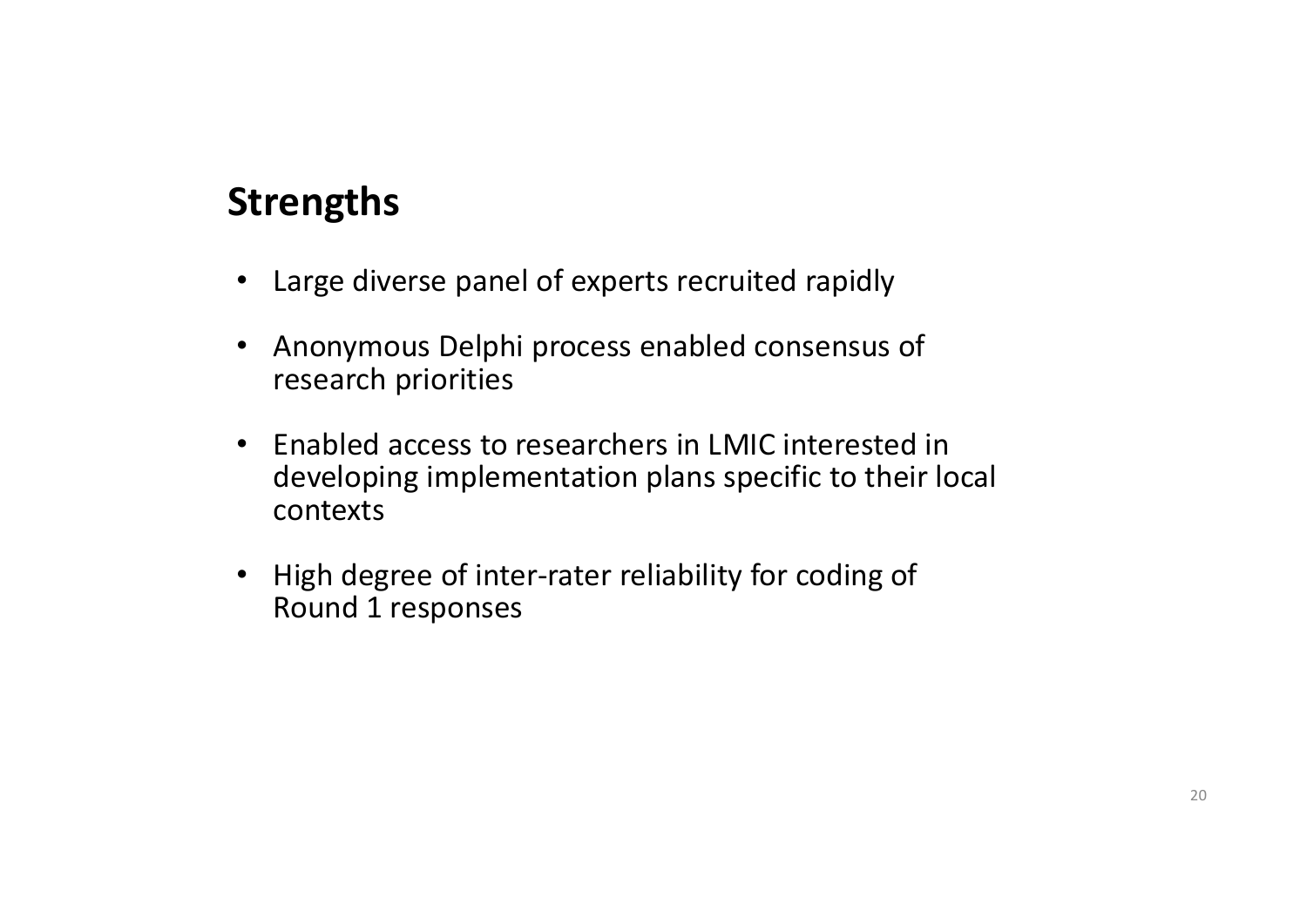### Limitations

Extremely tight timeline meant:

- No time for translations
- Stopped recruitment while still interest & not all PHC groups reached (eg more nurses, policy-makers) Extremely tight timeline meant:<br>• No time for translations<br>• Stopped recruitment while still interest<br>& not all PHC groups reached (eg more<br>nurses, policy-makers)<br>• 1 week to pilot survey<br>• Very short turn-around between r
- 1 week to pilot survey
- Very short turn-around between rounds
- 
- Difficult to get busy people from LMIC to engage in this work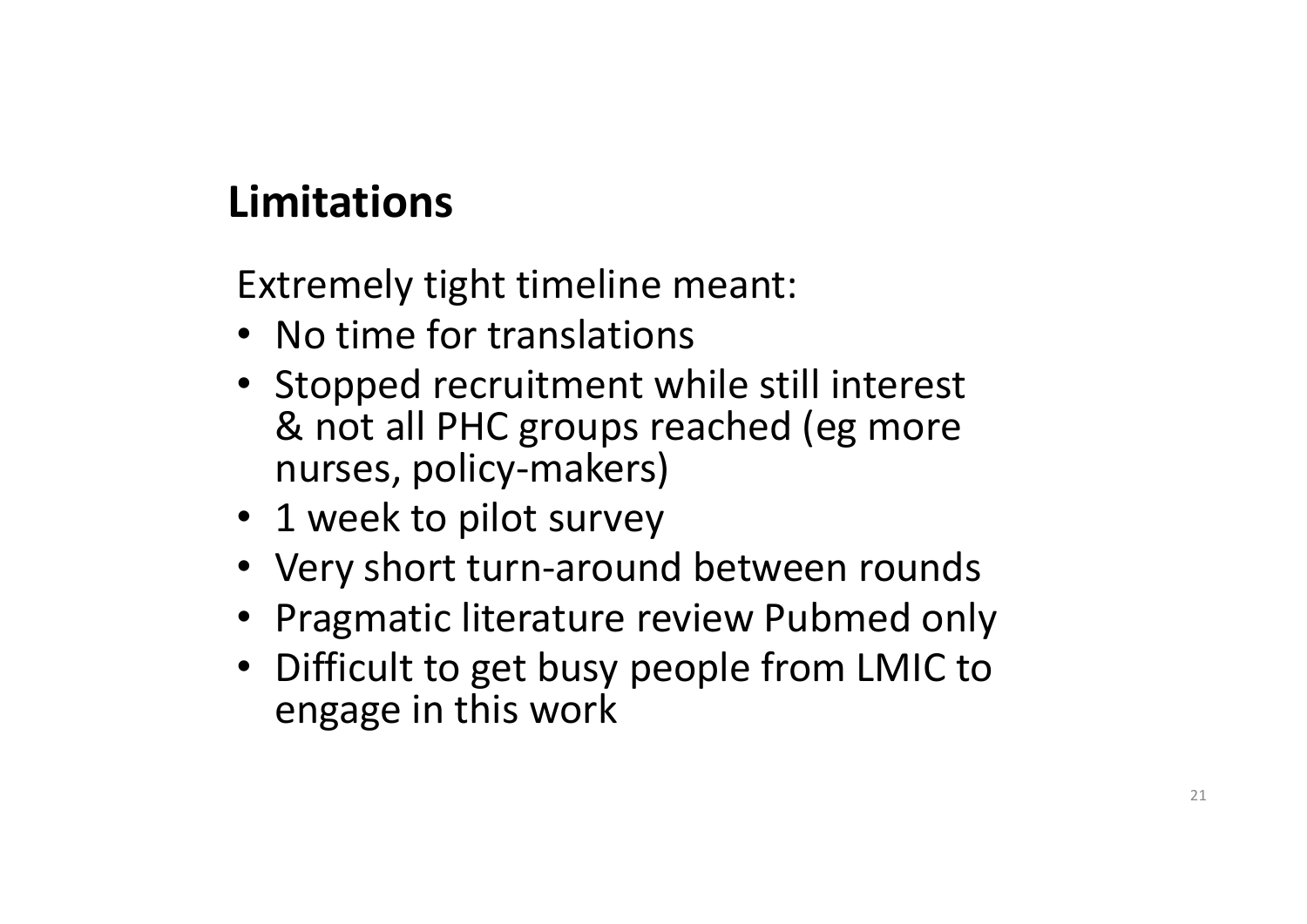### Publications

Goodyear-Smith F, Bazemore A, Coffman M, Fortier R, Howe A, Kidd M, Phillips R, Rouleau K, Van Weel C. Primary care **Publications**<br>Goodyear-Smith F, Bazemore A, Coffman M, Fortier R, Howe A,<br>Kidd M, Phillips R, Rouleau K, Van Weel C. Primary care<br>research priorities in low- and middle-income countries,<br>Annals of Family Medicine. 2019, 1 Annals of Family Medicine. 2019, 17(1):31-35. DOI:10.1370/afm.2329

Goodyear-Smith F, Bazemore A, Coffman M, Fortier R, Howe A, Kidd M, Phillips R, Rouleau K, Van Weel C. Research gaps in the **Goodyear-Smith F, Bazemore A, Coffman M, Fortier R, Howe A, Kidd M, Phillips R, Rouleau K, Van Weel C. Primary care research priorities in low- and middle-income countries, Annals of Family Medicine. 2019, 17(1):31-35.<br>DO** countries and ways to address them: a mixed methods approach BMJ Global Health. 2019. 4:e001482. doi:10.1136/bmjgh-2019-001482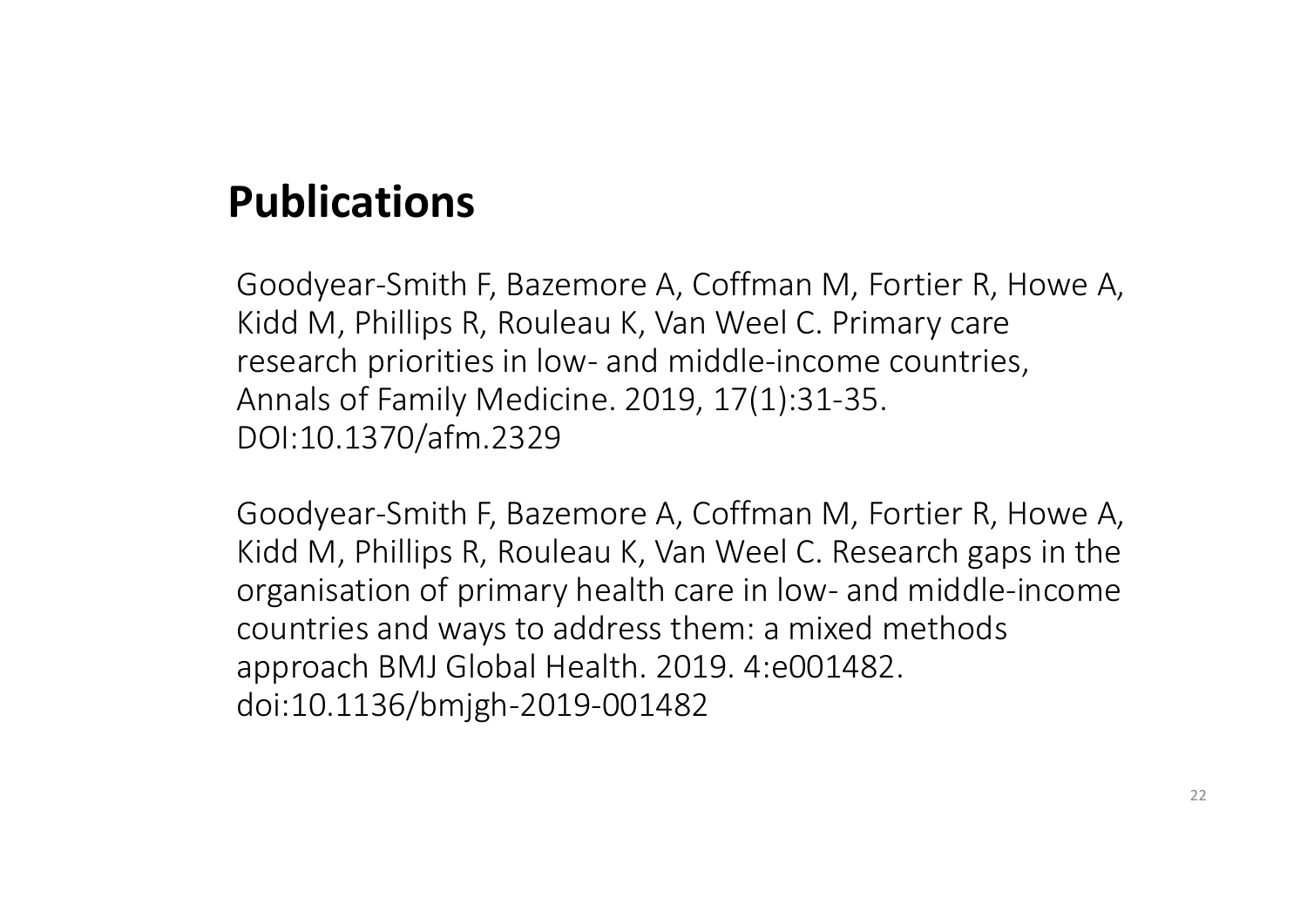### Other PHC organisation / models of care<br>prioritised questions generated by Ariadne Other PHC organisation / models of care<br>prioritised questions generated by Ariadne project

![](_page_22_Picture_1.jpeg)

- Team from George Institute explored gaps in evidence in Asia Pacific
- Team from Stellenbosch University explored gaps in evidence in sub-Saharan Africa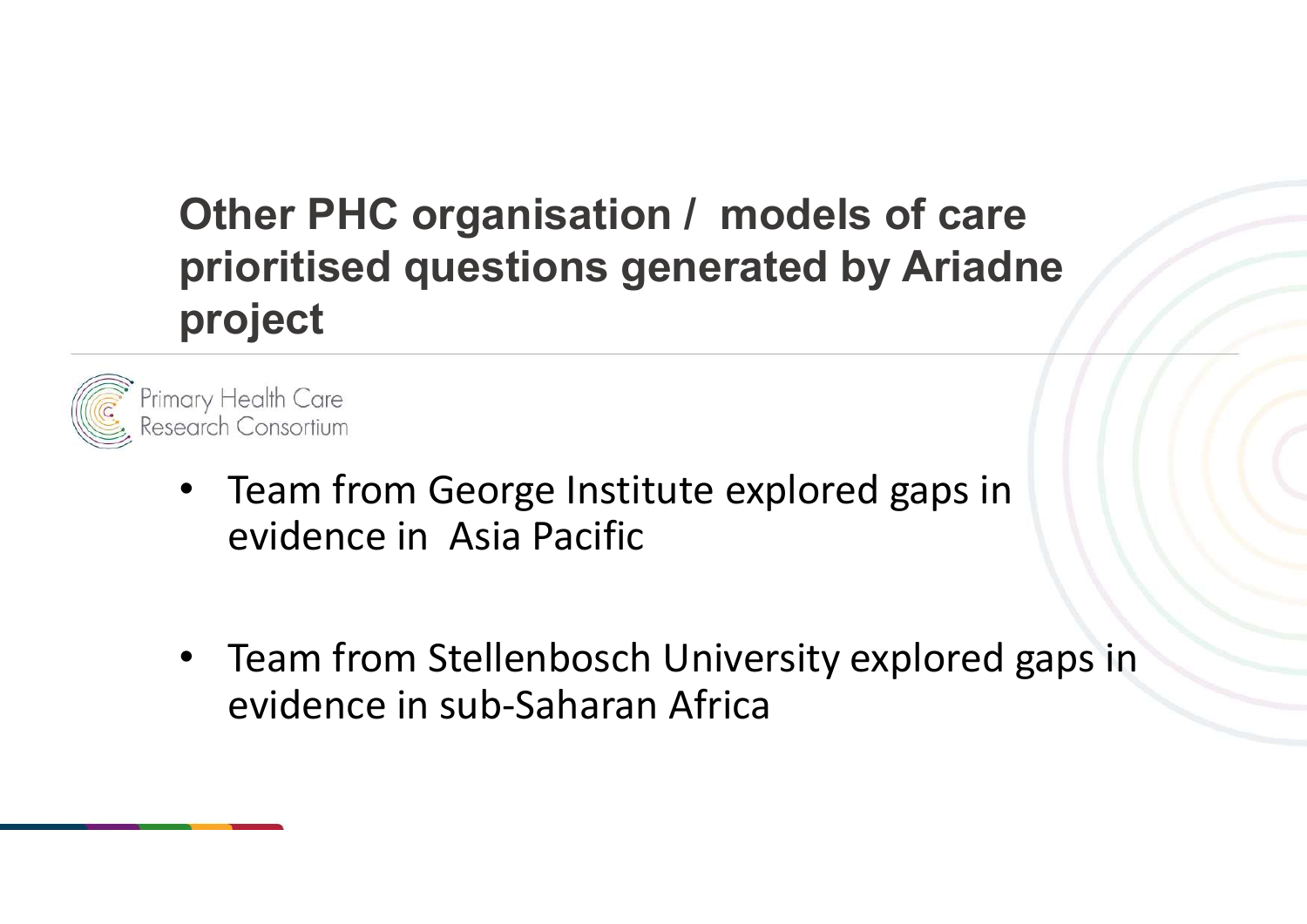Palagyi A, Dodd R, Jan S*, et al* Organisation of primary health care in the Asia-Pacific<br>region: developing a prioritised research agenda *BMJ Global*<br>Health 2019;4:e001467. region: developing a prioritised research agenda BMJ Global Health 2019;4:e001467. On: developing a prioritised research agenda *BIVIJ* GIOD01<br>
If *h* 2019; 4:e001467.<br>
Frature review of PHC organisational interventions in Asia-Pacific LMICs<br>
Idence gaps ascertained<br>
reservice pass assertained<br>
reservice

- Literature review of PHC organisational interventions in Asia-Pacific LMICs
- Evidence gaps ascertained
- Largest gaps related to interventions to promote access to essential medicines, patient management tools, effective health promotion strategies, service planning & accountability
- Evidence from Pacific Island countries particularly scant.
- Engaged expert panel of 22 PHC stakeholders from 7 Asia-Pacific LMICs in Delphi exercise to identify priority questions for future research 7(17) 2019;4:e0014407.<br>
Erature review of PHC organisational interventions in Asia-Pacific LMICs<br>
idence gaps ascertained<br>
igest gaps related to interventions to promote access to essential medicines, patier<br>
ective health erature review of PHC organisational interventions in Asia-P<br>
dence gaps ascertained<br>
rest gaps related to interventions to promote access to ess<br>
ective health promotion strategies, service planning & acco<br>
dence from Pac dence gaps ascertained<br>vest gaps related to interventions to promote access to essential medicitive health promotion strategies, service planning & accountability<br>idence from Pacific Island countries particularly scant.<br>ga Exercise gaps related to interventions to promote access to essective health promotion strategies, service planning & accordine from Pacific Island countries particularly scant.<br>
Example of 22 PHC stakeholders from 7 Asiagest gaps related to interventions to promote access to essiective health promotion strategies, service planning & accordince from Pacific Island countries particularly scant.<br>gaged expert panel of 22 PHC stakeholders from
- Research priorities were:
	-
	-
	-
	-
	-
	-

![](_page_23_Picture_13.jpeg)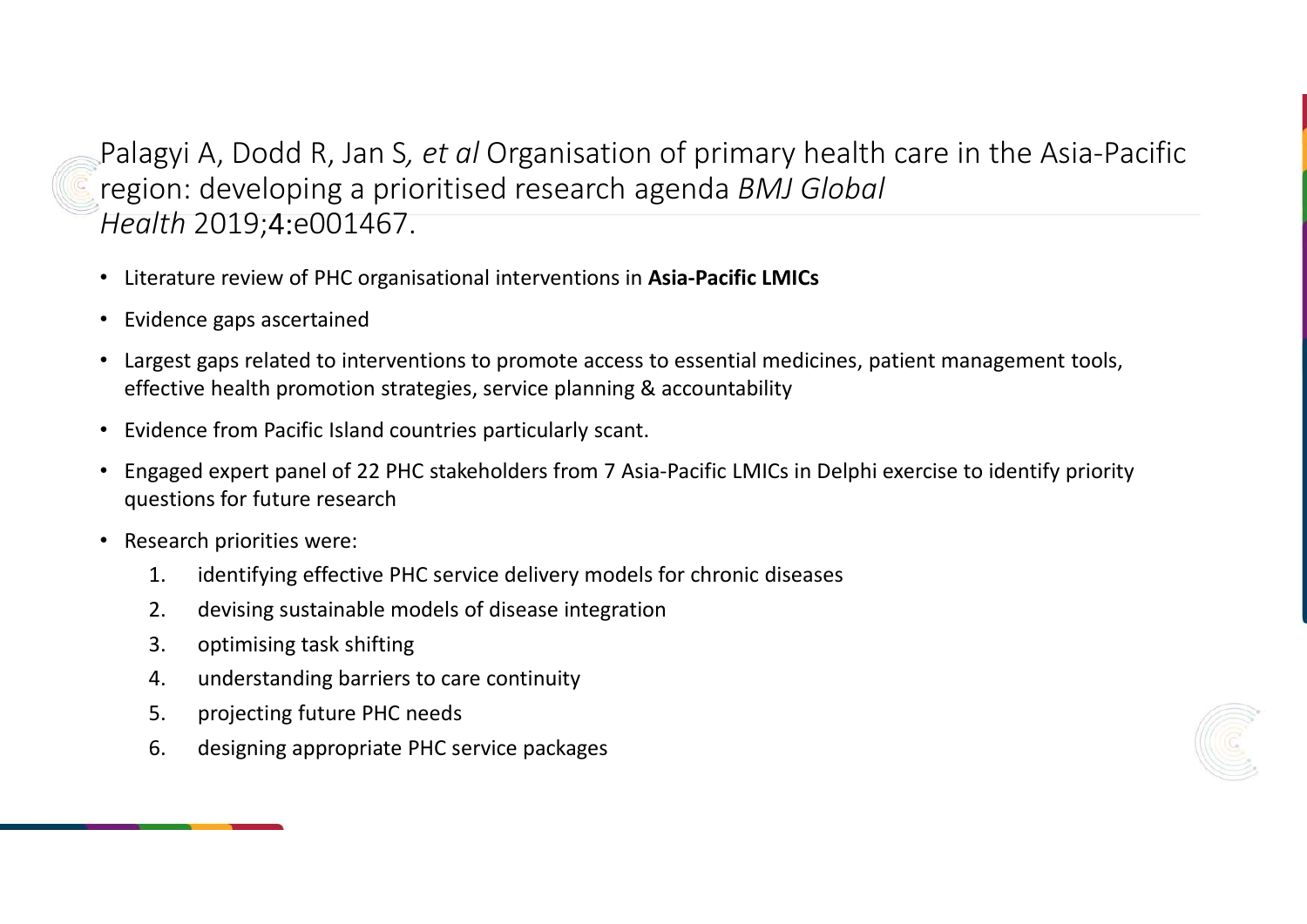Dodd R, Palagyi A, Jan S, et al Organisation of primary health care systems in lowand middle-income countries: review of evidence on what works and why in the Asia-Pacific region BMJ Global Health 2019;4:e001487. Codd R, Palagyi A, Jan S, et al Organisation of primary health care systems in low-<br>
and middle-income countries: review of evidence on what works and why in the<br>
Asia-Pacific region BMJ Global Health 2019;4:e001487.<br>
■•

- coverage, quality, efficiency, equity & responsiveness of PHC
- 111/3001 articles included

### • Key themes:

- $\Box$  Non-physician health workers for coverage & quality of care, though better integration with other PHC services needed
- $\Box$  Community-based services most effective when well integrated through functional referral systems & supportive supervision arrangements & have reliable supply of medicines
- $\Box$  Importance of community engagement in improving service demand. Few studies adopted 'systems' lens or adequately considered long-term costs or implementation challenges
- $\Box$  Integrating non-communicable disease prevention & control into basic package of care
- $\Box$  Building managerial capacity
- $\Box$  Institutionalising community engagement
- $\Box$  Modernising PHC information systems

![](_page_24_Picture_11.jpeg)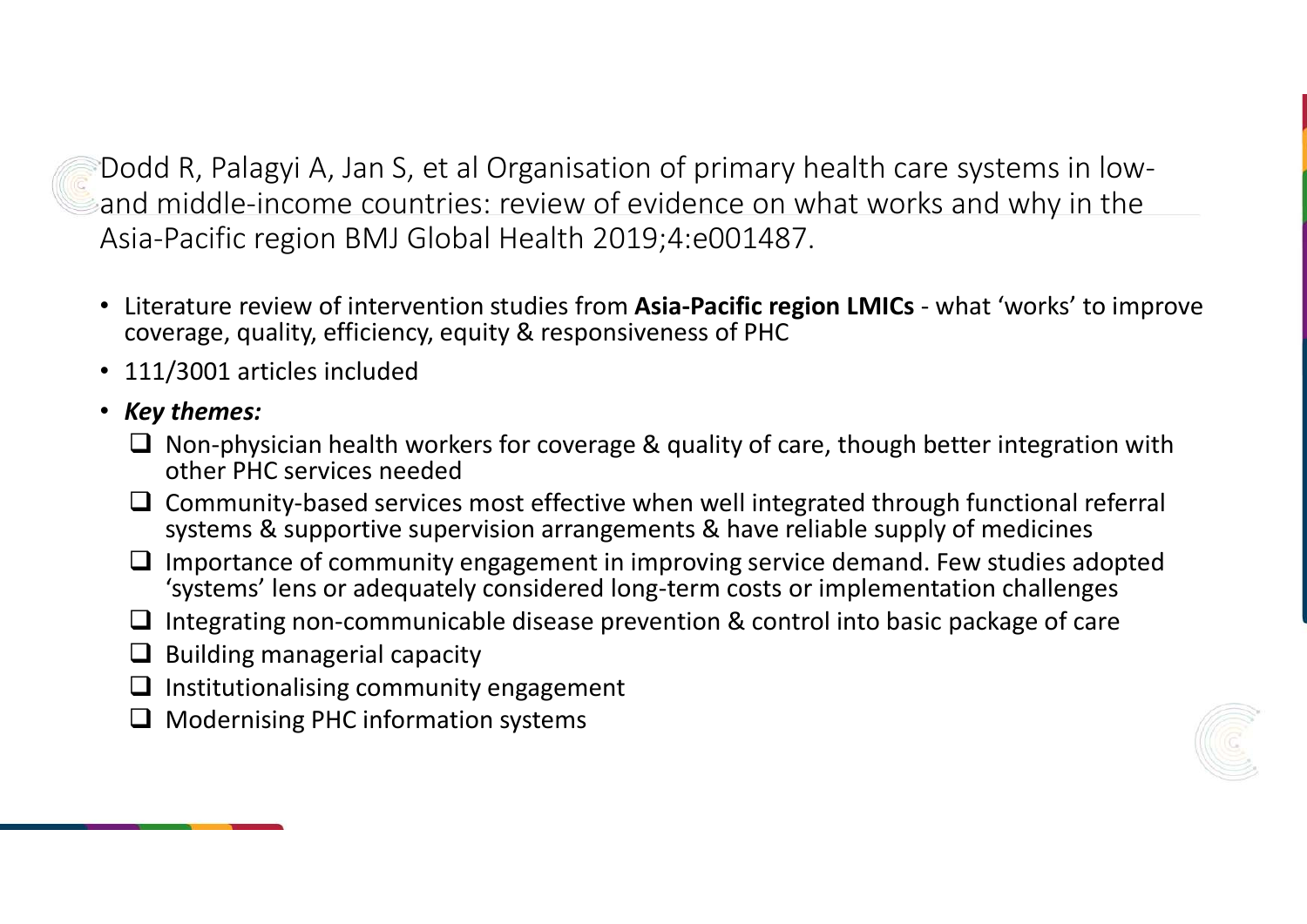Mash B, Ray S, Essuman A, et al Community-orientated primary care: a scoping<br>review of different models, and their effectiveness and feasibility in sub-Saharan<br>Africa BMJ Global Health 2019;4:e001489<br>Scoping review of comm review of different models, and their effectiveness and feasibility in sub-Saharan Africa BMJ Global Health 2019;4:e001489

Scoping review of community-orientated primary care in sub-Saharan Africa Looked for evidence of different models, effectiveness & feasibility

- Articles from past 10 years grouped into 5 categories: historical analysis, models, implementation, educational studies & effectiveness
- 39/1997 publications included
- 32 publications from last 5 years; 27 research; 27 from South Africa; 25 focused on implementation
- 9 case studies; 6 programme evaluation; 10 qualitative studies
- Factors related to implementation of COPC identified in terms of
	- $Q$ governance
	- $\Box$ Finances
	- **Q** community health workers
	- $\Box$ primary care facilities
	- **Q**community participation
	- **Thealth information & training**
- Little evidence regarding effectiveness of COPC

![](_page_25_Figure_14.jpeg)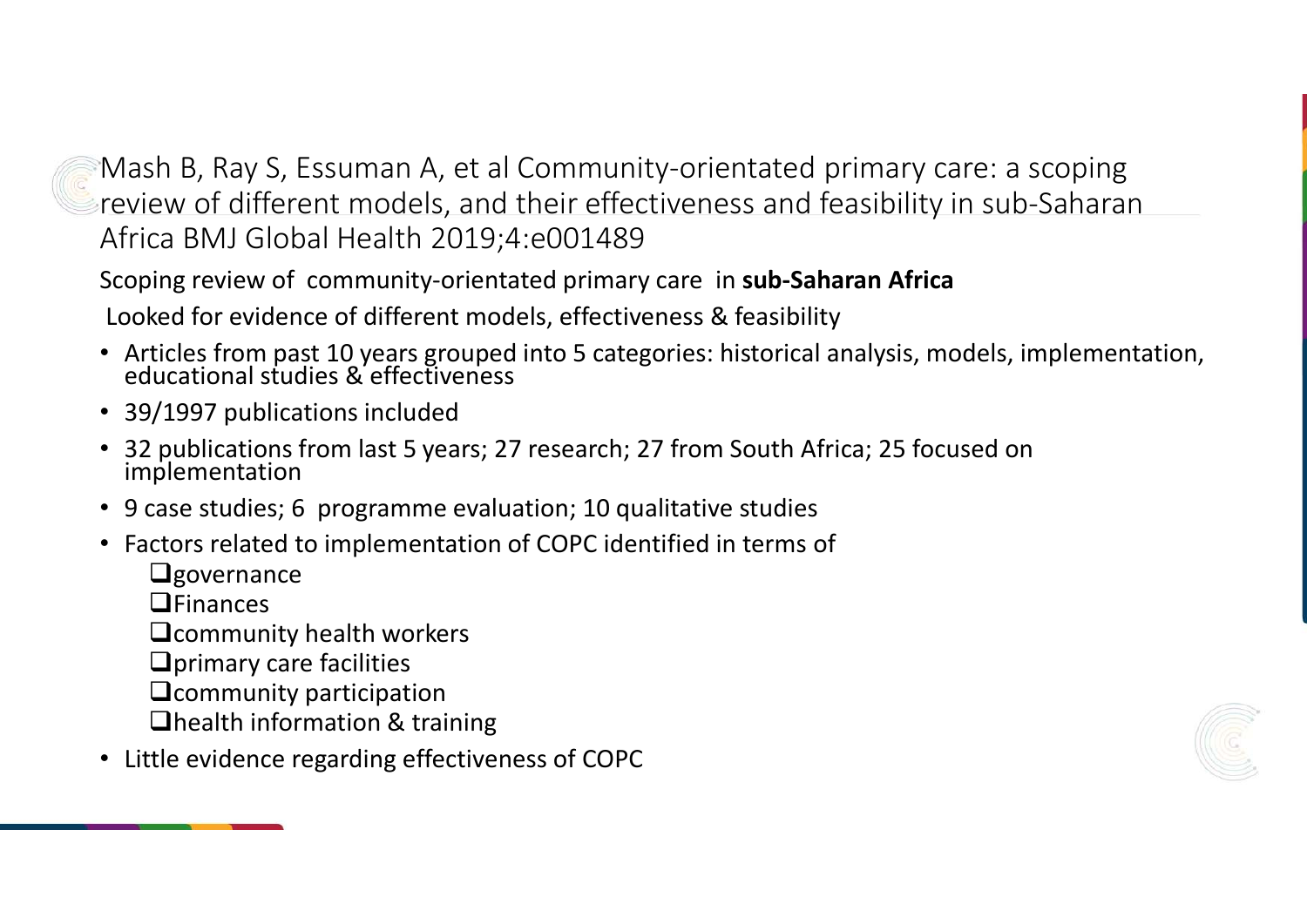Nine principles of COPC identified from different models Nine principles of COPC identified from<br>1. defined community<br>2. multidisciplinary team approach<br>3. comprehensive approach Nine principles of COPC identified from different model<br>1. defined community<br>2. multidisciplinary team approach<br>3. comprehensive approach<br>4. equitable approach Nine principles of COPC identified from different<br>1. defined community<br>2. multidisciplinary team approach<br>3. comprehensive approach<br>4. equitable approach<br>5. Analysis of local health needs & assets Nine principles of COPC identified from di<br>1. defined community<br>2. multidisciplinary team approach<br>3. comprehensive approach<br>4. equitable approach<br>5. Analysis of local health needs & ass<br>6. Prioritisation of health needs & Nine principles of COPC identified from different models<br>1. defined community<br>2. multidisciplinary team approach<br>3. comprehensive approach<br>4. equitable approach<br>5. Analysis of local health needs & assets<br>6. Prioritisation Nine principles of COPC identified from different models<br>
1. defined community<br>
2. multidisciplinary team approach<br>
3. comprehensive approach<br>
4. equitable approach<br>
5. Analysis of local health needs & assets<br>
6. Prioritis

- 
- 
- 
- 
- 
- 1. defined community<br>
2. multidisciplinary team approach<br>
3. comprehensive approach<br>
4. equitable approach<br>
5. Analysis of local health needs & assets<br>
6. Prioritisation of health needs & intervent<br>
7. Community participat 1. defined community<br>
2. multidisciplinary team approach<br>
3. comprehensive approach<br>
4. equitable approach<br>
5. Analysis of local health needs & assets<br>
6. Prioritisation of health needs & interven<br>
7. Community participati 2. multidisciplinary team approach<br>
3. comprehensive approach<br>
4. equitable approach<br>
5. Analysis of local health needs & a<br>
6. Prioritisation of health needs & in<br>
7. Community participation<br>
8. Evidence-based & scientifi
- 
- 
- 

![](_page_26_Picture_10.jpeg)